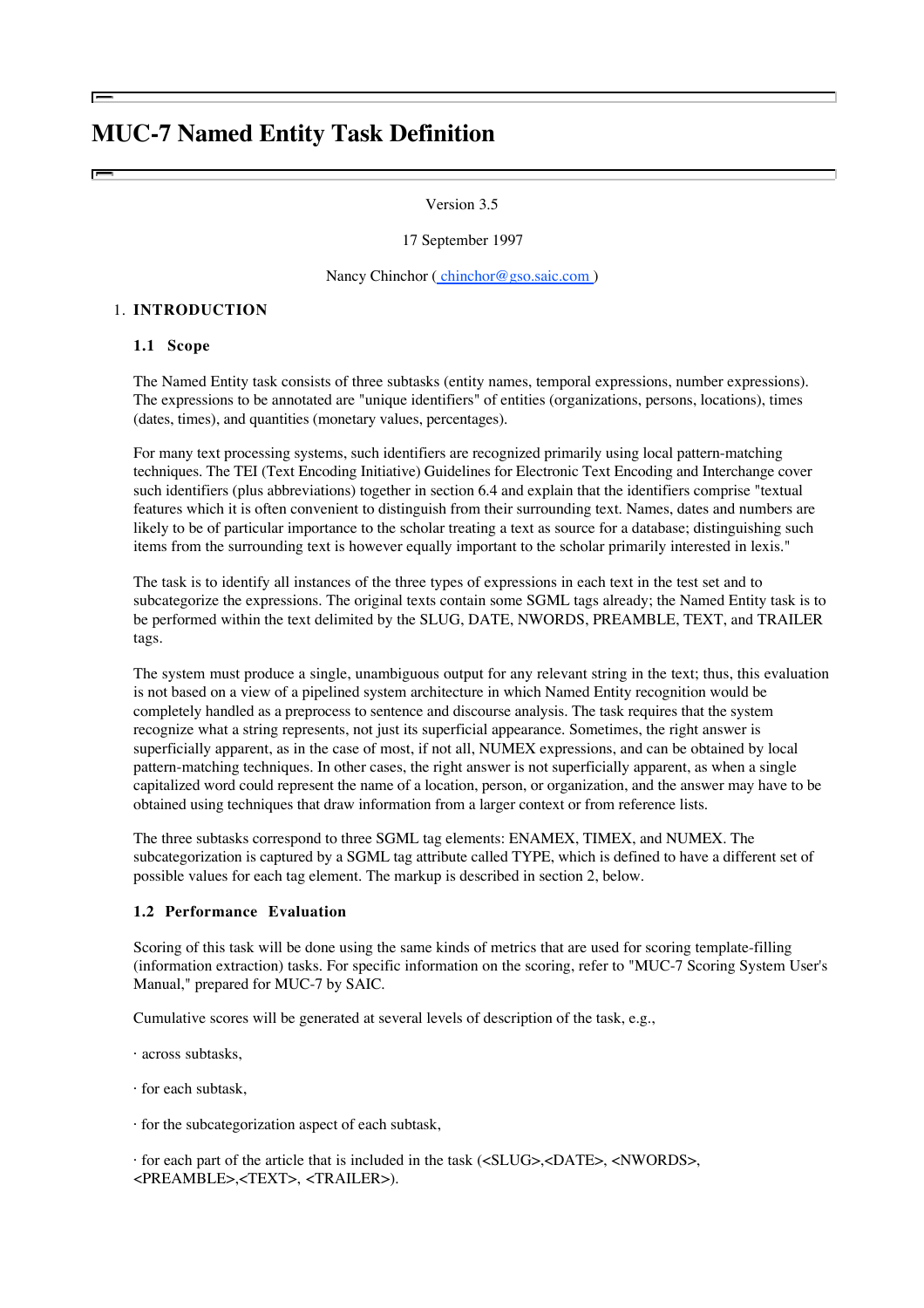# **TASK OVERVIEW** 2.

#### **2.1 Markup Description**

The output of the systems to be evaluated will be in the form of SGML text markup. The only insertions allowed during tagging are tags enclosed in angled brackets. No extra whitespace or carriage returns are to be inserted; otherwise, the offset count would change, which would adversely affect scoring.

The markup will have the following form:

<ELEMENT-NAME ATTR-NAME="ATTR-VALUE" ...>text-string</ELEMENT-NAME>

Example:

<ENAMEX TYPE="ORGANIZATION">Taga Co.</ENAMEX>

The markup is defined in SGML Document Type Descriptions (DTDs), written for MUC-7 use and maintained by personnel at SAIC. The DTDs enable annotators and system developers to use SGML validation tools to check the correctness of the SGML-tagged texts produced by the annotator or the system. The validation tools are available to MUC-7 participants in the file called muc7-sgml-tools and in the form of the scorer's parser both available via anonymous ftp from ftp.muc.saic.com (or online.muc.saic.com) in the under the MUC subdirectory.

Annotators are using a software tool provided for MUC-7 and MET-2 by SRA Corporation to assist in generating the answer keys to be used for system training and testing.

#### **2.2 Named Entities (ENAMEX tag element)**

This subtask is limited to proper names, acronyms, and perhaps miscellaneous other unique identifiers, which are categorized via the TYPE attribute as follows:

ORGANIZATION: named corporate, governmental, or other organizational entity

PERSON: named person or family

LOCATION: name of politically or geographically defined location (cities, provinces, countries, international regions, bodies of water, mountains, etc.)

## **2.3 Temporal Expressions (TIMEX tag element)**

This subtask is for "absolute" and "relative" temporal expressions only; explanation is provided in appendix B. The tagged tokens are categorized only via the TYPE attribute as follows:

DATE: complete or partial date expression

TIME: complete or partial expression of time of day

The TYPE attribute does not distinguish "absolute" and "relative" temporal expressions from each other.

#### **2.4 Number Expressions (NUMEX tag element)**

This subtask is for two useful types of numeric expressions, monetary expressions and percentages. The numbers may be expressed in either numeric or alphabetic form.

The task covers the complete expression, which is categorized via the TYPE attribute as follows:

MONEY: monetary expression

PERCENT: percentage

#### 3. **NOTATION RESERVED FOR USE IN THE ANSWER KEYS**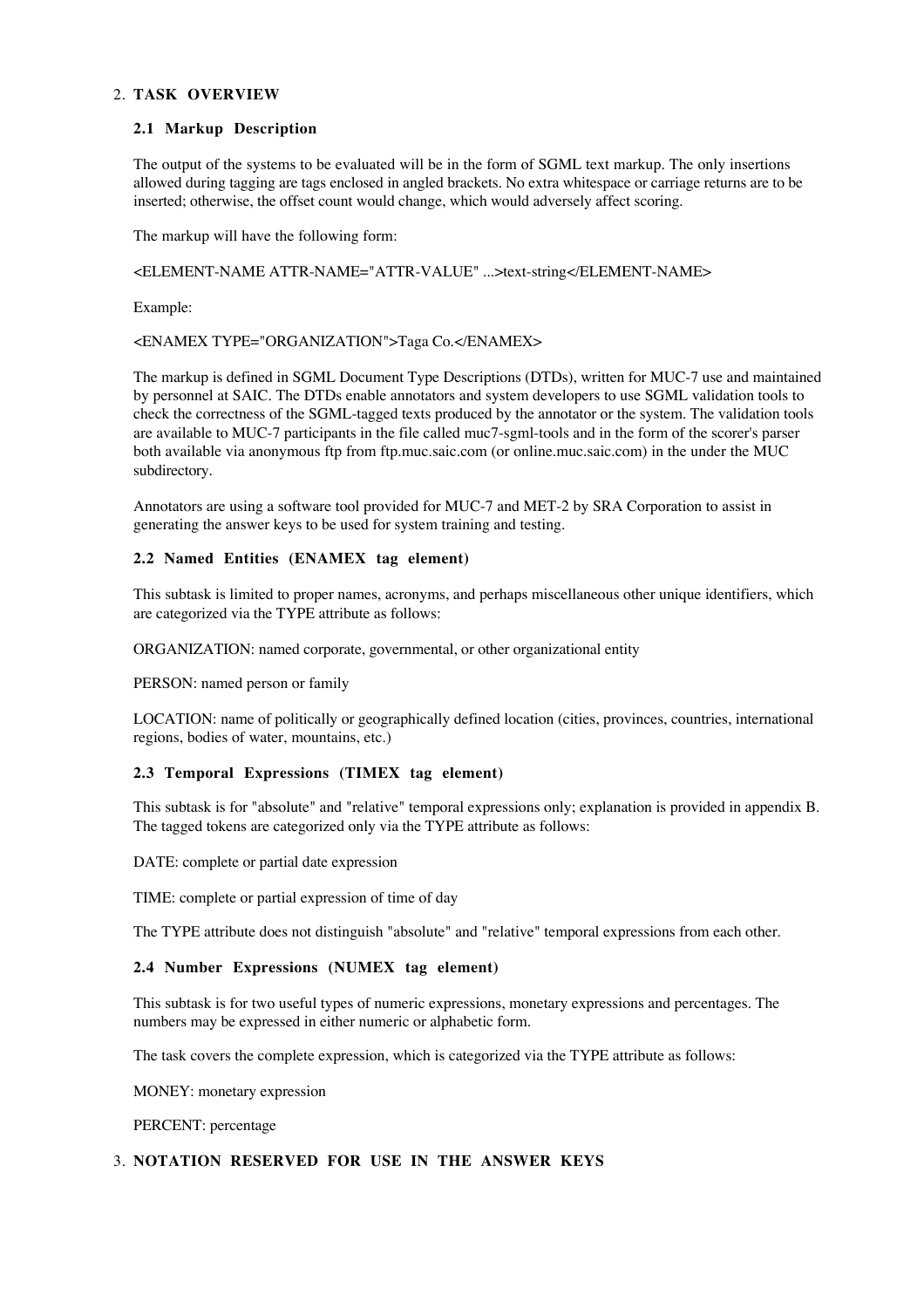#### **3.1 Expressing Alternative Attribute Values**

A vertical bar is being used to separate alternative TYPE attribute values in the answer key.

Alternative values will be given when the annotator does not have enough information to make a unique categorization, even considering the context and the annotator's knowledge of the world.

#### **3.2 Expressing Optional Markup (STATUS Attribute)**

When it is not certain that a string should be marked up, the annotator will include the STATUS attribute in the markup to indicate that the markup is optional. The only value of the STATUS attribute is "OPT." Examples of its possible use can be found in the appendices, such as in appendix B (holiday names).

#### **3.3 Expressing Alternative or Minimum String Boundaries (ALT or MIN Attribute)**

The ALT or MIN attribute will be used when the tagged string contains one or more substrings that should be considered correct for the purposes of scoring the system response. Certain premodifiers ("a," "an," and "the") are automatically ignored by the scoring program (via the "configuration" file) and thus do not need to be specially marked in the key.

ALT was the original term used for this attribute in past NE definitions and scorers, but the markup tool calls it MIN. Either term is appropriate because the alternative string is smaller than the tagged string in all cases.

The ALT or MIN attribute will be used sparingly. A possible TIMEX example is shown below.

"all of 1987"

<TIMEX TYPE="DATE" ALT="1987">all of 1987</TIMEX>

# **GUIDELINES FOR MARKUP OF EXCEPTIONAL CONSTRUCTIONS** 4.

## **4.1 Conjunction and Elision in Multi-name, Multi-modifier, and Numeric Range Expressions**

Conjoined named entities in general are marked separately except for those in the following categories. All cases in these categories are tagged as \*single\* expressions.

### **4.1.1 Multi-name (or multi-number) expressions**

A conjoined multi-name expression, in which there is elision of the head of one conjunct, should be marked up as a single expression.

"North and South America"

<ENAMEX TYPE="LOCATION">North and South America</ENAMEX>

A similar case occurs with elision in multi-number expressions:

"10- and 20-dollar bills" (i.e. 10-dollar bills and 20-dollar bills)

<NUMEX TYPE="MONEY">10- and 20-dollar</NUMEX> bills

#### **4.1.2 Multi-modifier expressions**

A single-name expression containing conjoined modifiers with no elision also should be marked up as a single expression.

"U.S. Fish and Wildlife Service" (which does NOT mean two entities, i.e. "the U.S. Fish Service and the U.S. Wildlife Service")

<ENAMEX TYPE="ORGANIZATION">U.S. Fish and Wildlife Service</ENAMEX>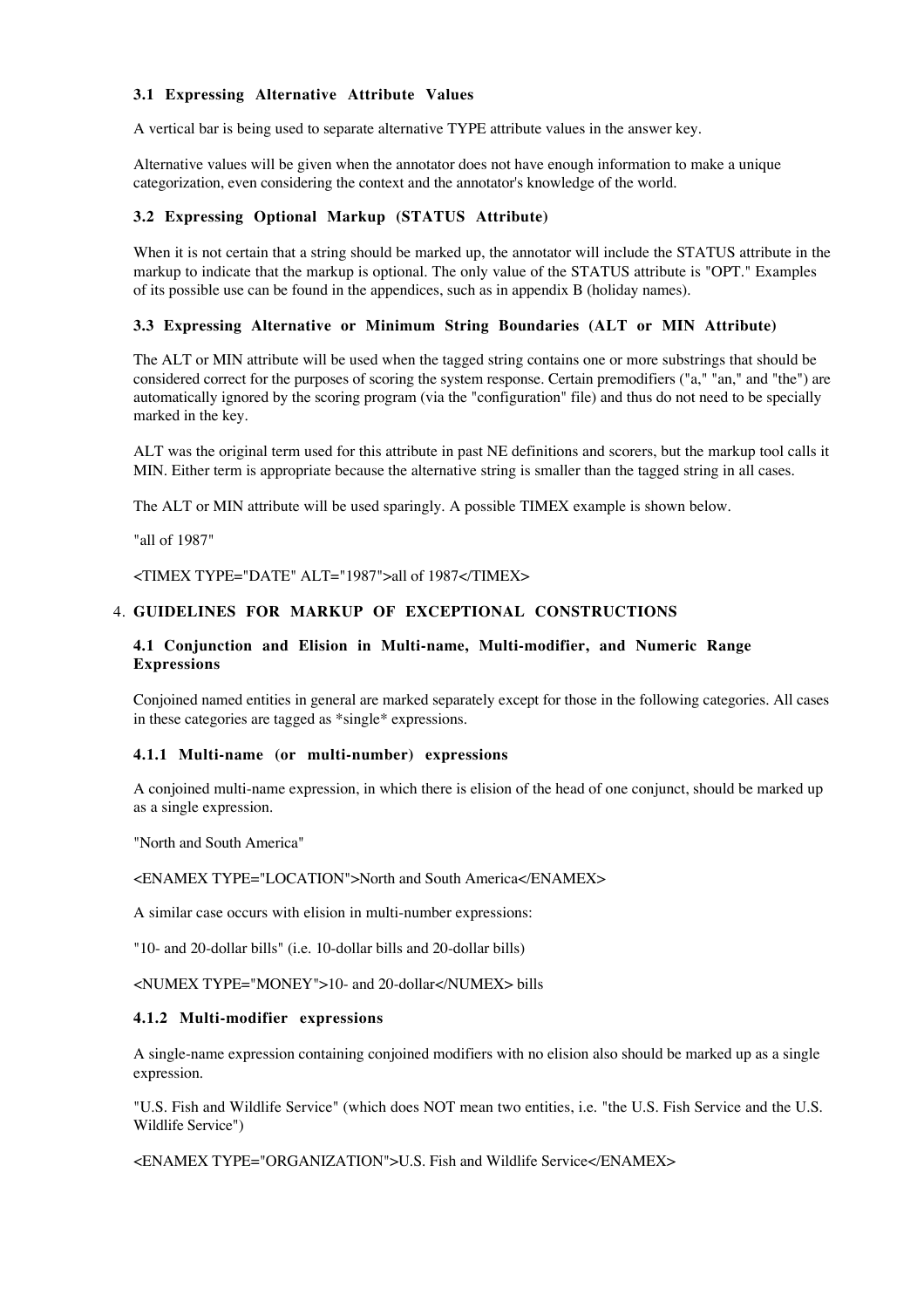#### **4.1.3 Numeric range expressions**

The subparts of time, date, money, and percentage range expressions should be marked up as parts of a single expression, even if there is no elision of the numeric "units".

```
"175 to 180 million Canadian dollars"
```
<NUMEX TYPE="MONEY">175 to 180 million Canadian dollars</NUMEX>

"the 1986-87 academic year"

the <TIMEX TYPE="DATE">1986-87 academic year</TIMEX>

"from 1990 through 1992

<TIMEX TYPE="DATE">from 1990 through 1992</TIMEX>

# **4.2 Effects of Tokenization Conventions**

The systems must incorporate certain tokenization conventions. These conventions are contained in a separate document titled "Tokenization Rules."

The tokenization conventions for MUC-7 have an impact on the boundaries of the strings to be tagged. For example, the conventions call for treating possessive forms, e.g., "California's," as multiple tokens, unless there is a name such as "McDonald's [burger company]" that is inherently possessive. See the separate documentation titled "Tokenization Rules" for further information and examples.

In various sources there are some special characters used that end up being within the marked string because they are contiguous, but a reader will ignore them. For example, in the Wall Street Journal an @ appears at the beginning of some lines in the headline. In the New York Times News Service articles there are some codes such as "&MD;" which appear and are not always separated by white space from their environment. These will generally be marked up and the scorer will not be able to delete them because of the segmentation problem. Although infrequent, the rule we follow will be to include them if they are string-internal and to exclude them otherwise. It is unlikely that scores will be seriously affected so the scorer will not specially treat these codes.

## **4.3 Nested Expressions**

No nested expressions will be marked. Even in cases where LOCATION (ENAMEX) expressions occur within TIMEX and NUMEX expressions, they are not to be tagged. Also, entity names that appear within ENAMEX tags are \*not\* to be tagged.

"8:24 a.m. Chicago time"

<TIMEX TYPE="TIME">8:24 a.m. Chicago time</TIMEX>

"U.S. \$10 million"

<NUMEX TYPE="MONEY">U.S. \$10 million</NUMEX>

"the U.S. Customs Service"

the <ENAMEX TYPE="ORGANIZATION">U.S. Customs Service</ENAMEX>

## **APPENDICES** 5.

## **5.1 Naming Conventions for Section Headlines in the Appendices**

1. An "Entity (/Temporal/Numeric)-Expression" identifies something that MUST be tagged;

2. An "Entity-String" identifies that something that MIGHT be tagged, but not in the context described;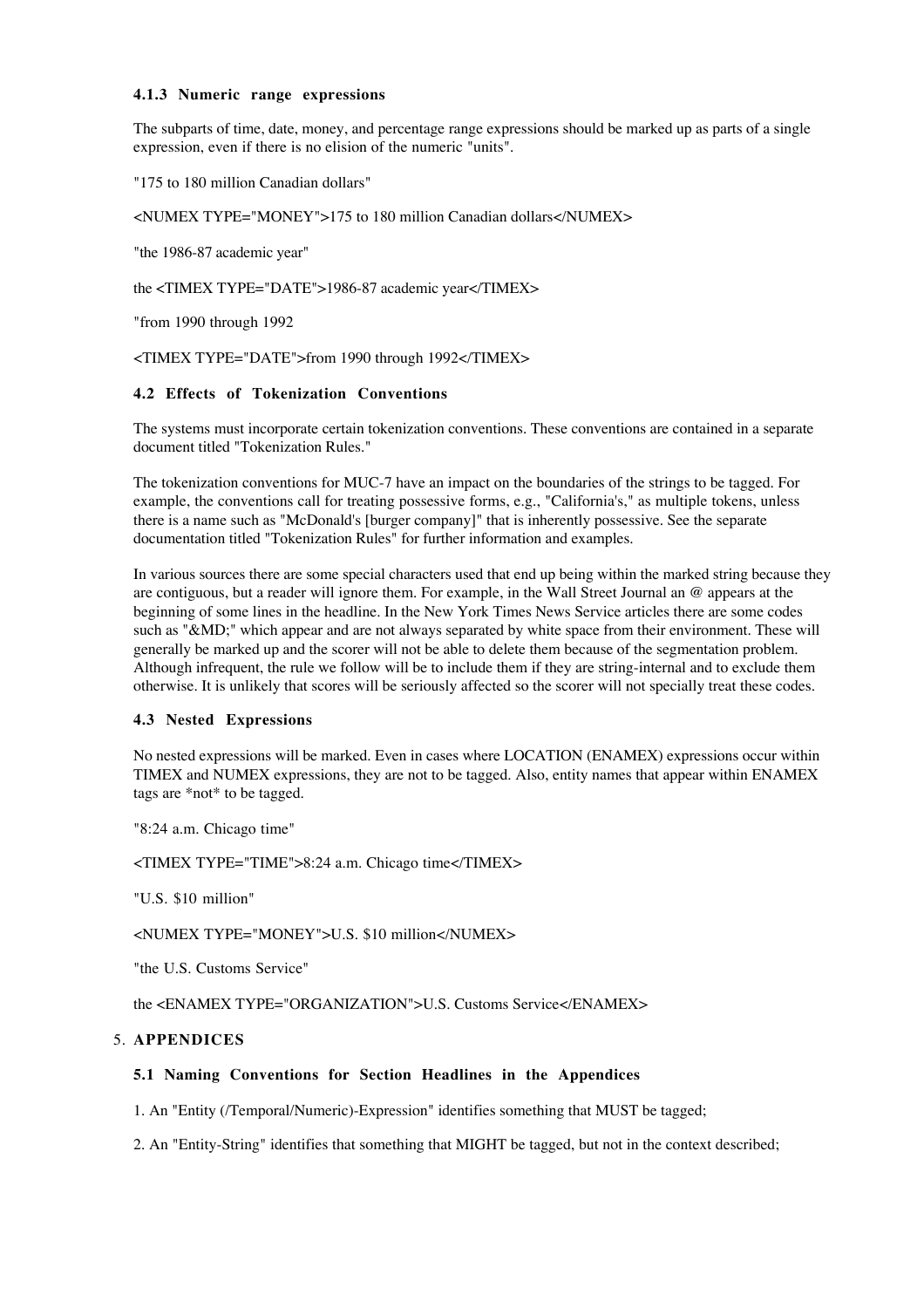3. A "Non-entity" identifies something that is NEVER tagged, according to current MUC/MET conventions.

# **APPENDIX A. ENAMEX: SPECIFIC GUIDELINES**

## **A.1 Guidelines That Pertain to All Three TYPEs (PERSON, LOCATION, and ORGANIZATION)**

#### **A.1.1 Entity-Expressions that Modify Non-entities**

Entity names used as modifiers in complex NPs that are not proper names are to be tagged when it is clear to the annotator from context or the annotator's knowledge of the world that the name is that of an organization, person, or location.

"Bridgestone profits"

<ENAMEX TYPE="ORGANIZATION">Bridgestone</ENAMEX> profits

"the Clinton government"

the <ENAMEX TYPE="PERSON">Clinton</ENAMEX> government

"Treasury bonds and securities"

<ENAMEX TYPE="ORGANIZATION">Treasury</ENAMEX> bonds and securities

"U.S. exporters"

<ENAMEX TYPE="LOCATION">U.S.</ENAMEX> exporters

"Macintosh computers"

<ENAMEX TYPE="ORGANIZATION">Macintosh</ENAMEX> computers

"West Texas Intermediate crude"

<ENAMEX TYPE="ORGANIZATION">West Texas Intermediate</ENAMEX> crude

Note that uncapitalized, common-noun designators such as "division" in the phrase "Chrysler division" are \*not\* considered part of an entity name.

"Chrysler division"

<ENAMEX TYPE="ORGANIZATION">Chrysler</ENAMEX> division

"the Kennedy family"

the <ENAMEX TYPE="PERSON">Kennedy</ENAMEX> family

## **A.1.2 Entity-Expressions that Modify Titles**

In addition, entity names modifying person identifiers (where person identifier= title/role and/or name) are to be tagged.

"Mips Vice President John Hime" [Mips is the name of a computer company]

<ENAMEX TYPE="ORGANIZATION">Mips</ENAMEX> Vice President <ENAMEX TYPE="PERSON">John Hime</ENAMEX>

"Treasury Secretary"

<ENAMEX TYPE="ORGANIZATION">Treasury</ENAMEX> Secretary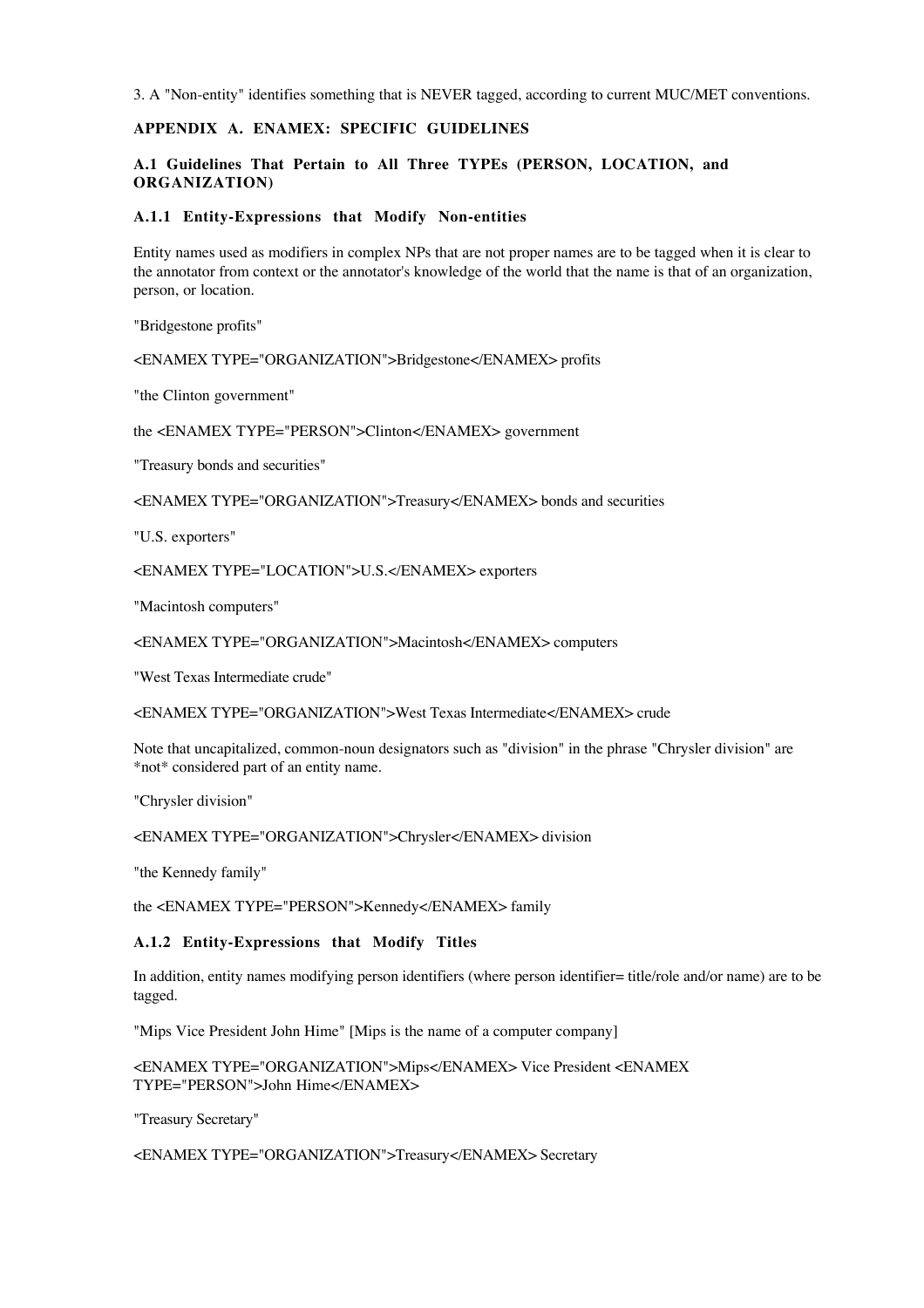"the U.S. Vice President"

the <ENAMEX TYPE="LOCATION">U.S.</ENAMEX> Vice President

## **A.1.3 Entity-Strings Embedded in Entity-Expressions**

In some cases, multi-word strings that are proper names will contain entity name substrings; such strings are not decomposable; therefore, the substrings are not to be tagged. (See A.1.2 re special cases involving prenominal modifiers of person identifiers.)

"Arthur Anderson Consulting"

<ENAMEX TYPE="ORGANIZATION">Arthur Anderson Consulting</ENAMEX>

[no markup for "Arthur Anderson" alone]

"Boston Chicken Corp."

<ENAMEX TYPE="ORGANIZATION">Boston Chicken Corp.</ENAMEX>

[no markup for "Boston" alone]

"U.S. Fish and Wildlife Service"

<ENAMEX TYPE="ORGANIZATION">U.S. Fish and Wildlife Service</ENAMEX>

[no markup for "U.S." alone]

"Northern California"

<ENAMEX TYPE="LOCATION">Northern California</ENAMEX>

[no markup for "California" alone]

"West Texas"

<ENAMEX TYPE="LOCATION">West Texas</ENAMEX>

[no markup for "Texas" alone]

## **A.1.4 Non-Entities Modified by Entity Expressions**

(subsumed under A.1.1)

## **A.1.5 Entity-Expressions that "Possess" Other Entity-Expressions**

In a possessive construction, the possessor and possessed ENAMEX substrings should be tagged separately.

"Temple University's Graduate School of Business"

<ENAMEX TYPE="ORGANIZATION">Temple University</ENAMEX>'s <ENAMEX TYPE="ORGANIZATION">Graduate School of Business</ENAMEX>

"Shearson Lehman Hutton's OTC department"

<ENAMEX TYPE="ORGANIZATION">Shearson Lehman Hutton</ENAMEX>'s <ENAMEX TYPE="ORGANIZATION">OTC</ENAMEX> department

"California's Silicon Valley"

<ENAMEX TYPE="LOCATION">California</ENAMEX>'s <ENAMEX TYPE="LOCATION">Silicon Valley</ENAMEX>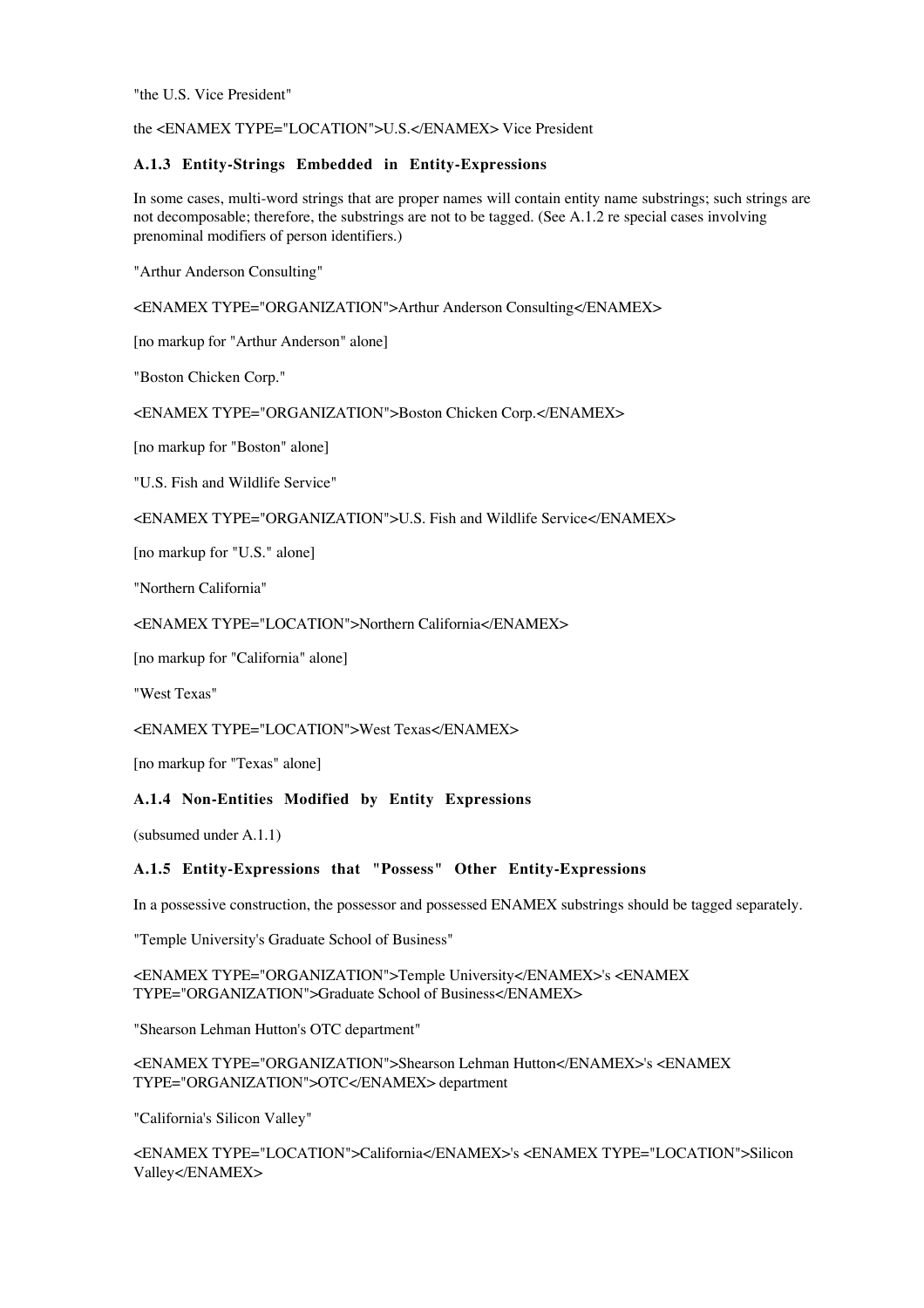"Canada's Parliament"

# <ENAMEX TYPE="LOCATION">Canada</ENAMEX>'s <ENAMEX TYPE="ORGANIZATION">Parliament</ENAMEX>

## **A.1.6 Entity-Expression Aliases**

Aliases for entities are to be tagged. Taggable aliases will include the following forms of entity names:

· Acronyms, formed from the initial letter(s) or syllable(s) of successive or major parts of a compound term, for example:

"IBM" [alias for International Business Machines Corp.]

<ENAMEX TYPE="ORGANIZATION">IBM</ENAMEX>

"PACTEL" [alias for Pacific Telesys, i.e. Pacific Telephone Systems]

<ENAMEX TYPE="ORGANIZATION">PACTEL</ENAMEX>

- Nicknames, examples follow:

"Big Blue" [alias for International Business Machines Corp.]

<ENAMEX TYPE="ORGANIZATION">Big Blue</ENAMEX>

"Big Board" [alias for New York Stock Exchange]

<ENAMEX TYPE="ORGANIZATION">Big Board</ENAMEX>

"Mr. Fix-It" [nickname for candidate for head of the CIA]

Mr. <ENAMEX TYPE="PERSON">Fix-It</ENAMEX>

"the Big Apple" [nickname for New York City]

<ENAMEX TYPE="LOCATION">the Big Apple</ENAMEX>

· Truncated Names, provided that the resulting form is clearly a proper noun referring to a specific entity, for example in:

"Red Sox" [alias for the Boston Red Sox]

<ENAMEX TYPE="ORGANIZATION">Red Sox</ENAMEX>

"Sears" [alias for Sears Roebuck and Co.]

<ENAMEX TYPE="ORGANIZATION">Sears</ENAMEX>

· Certain metonyms, herein designated "proper" metonyms, which chiefly include references to an organization based on the name of a unique structure or facility in which the organization holds office. The association between the name and the organization should be idiosyncratic enough to justify its inclusion in the dictionary definition of the term (in contrast with "common" metonyms, discussed below), as a kind of nickname for the organization. Some examples follow.

"The White House announced ..." [alias for the U.S.president's executive organization]

The <ENAMEX TYPE="ORGANIZATION">White House</ENAMEX> announced ...

"The Pentagon announced..."

The <ENAMEX TYPE="ORGANIZATION">Pentagon</ENAMEX> announced ...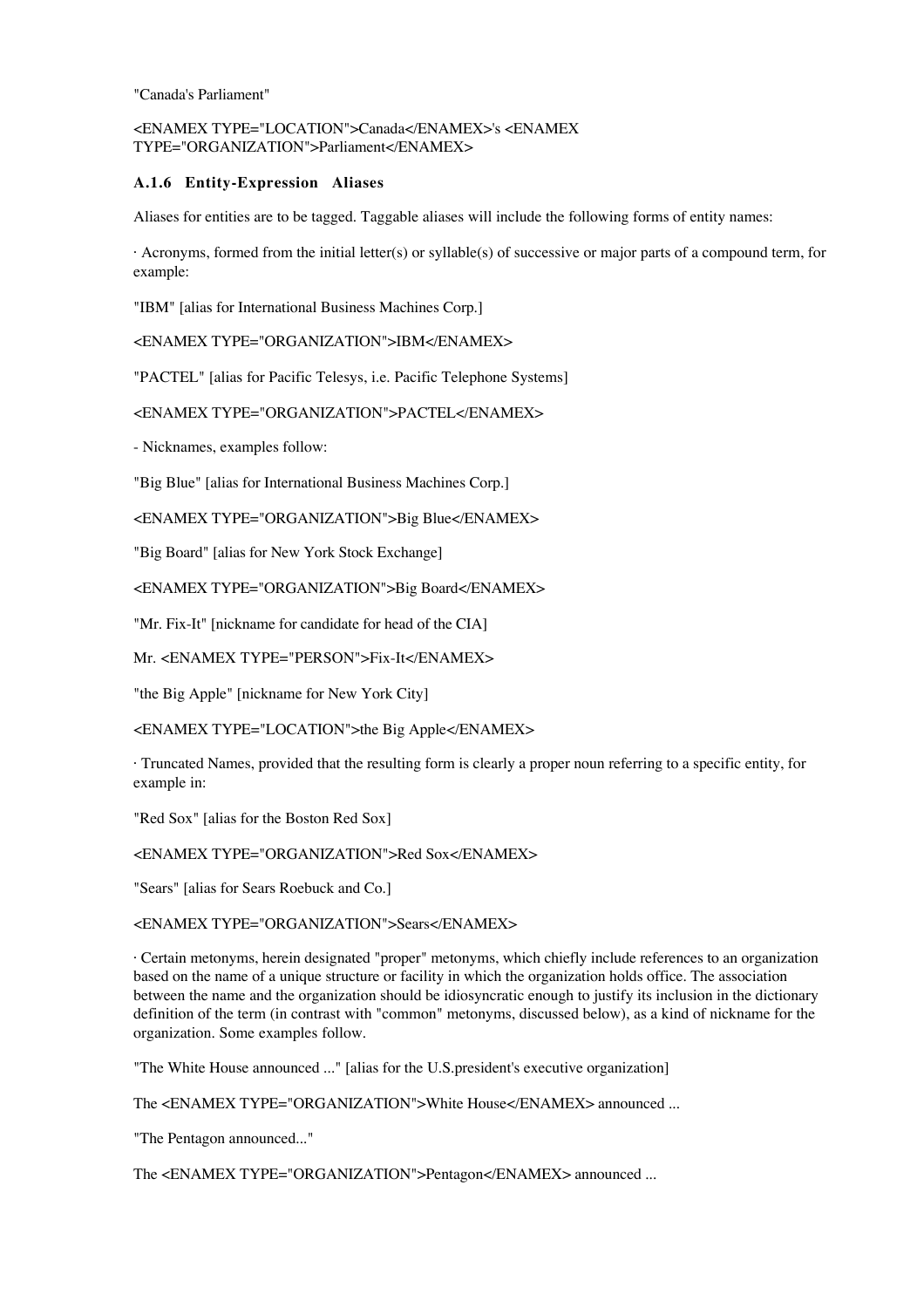Taggable aliases will NOT include the following forms of entity names:

· Common nouns, including pronouns, used in anaphoric reference to taggable entity names, such as

"IBM announced that the company would lay off ..."

[no markup for "the company"]

· Aliases that refer to broad industrial sectors, political power centers, etc., rather than to specific organizations. For example, do not tag "Wall Street" as an alias for the U.S. stock market, "Japan Incorporated" as an alias for Japanese Industries, "Uncle Sam" and "Washington" as aliases for the U.S. government, or "Capitol Hill" as an alias for the Congress, since these do not refer to specific organizations. The "Ivy League" refers to a specific set of universities, but does not seem to be a specific organization in its own right. Similarly, the "Axis" (WWII Germany-Japan-Italy) and the "Iron Curtain countries" are aliases for finite sets of entities, but not for specific organizations with corporation-like infrastructures.

· Metonyms, herein designated "common" metonyms, that reference political, military, athletic, and other organizations by the name of a city, country, or other associated location. In these cases, the association between the name's semantic type and the organization is sufficiently predictable and non-idiosyncratic as to preclude a dictionary gloss; hence the name should be tagged as a LOCATION. Some examples of "common" metonyms follow.

"Germany invaded Poland in 1939."

<ENAMEX TYPE="LOCATION">GERMANY</ENAMEX> invaded ...

"Baltimore defeated the Yankees by a score of 4 to 3.

<ENAMEX TYPE="LOCATION">Baltimore</ENAMEX> defeated the <ENAMEX TYPE="ORGANIZATION">Yankees</ENAMEX> ...

Note that links from LOCATION-tagged names to organizations (e.g. "Baltimore" to the "Baltimore Orioles" baseball team) are left to occur, along with anaphora-resolution, at a processing level higher than Named Entity tagging.

A.1.6.1 Quotation Marks Around an Alias

Quotes are included in the tag if they appear within a person's name.

"Vito "The Godfather" Corleone"

<ENAMEX TYPE="PERSON">Vito "The Godfather" Corleone</ENAMEX>

"Corleone, also known as "The Godfather", was the victim of a mob "hit"..."

...also known as <ENAMEX TYPE="PERSON">"The Godfather"</ENAMEX>, was the...

A.1.6.2 The Definite Article In an Alias

When a definite article is commonly associated with an alias, it also must be tagged.

<ENAMEX TYPE="PERSON">The Godfather</ENAMEX>

However, the scoring program ignores a certain list of premodifiers as specified in section 3.3 which may make the scoring in some of these cases more lenient than this rule implies. The scorer does \*not\* ignore those premodifiers within quotation marks such as inside the tags in A.1.6.1 above.

## **A.1.7 Miscellaneous Non-Entities**

Miscellaneous types of proper names that are \*not\* to be tagged as ENAMEX include artifacts, other products, and plural names that do not identify a single, unique entity. (For information on the treatment of facilities, see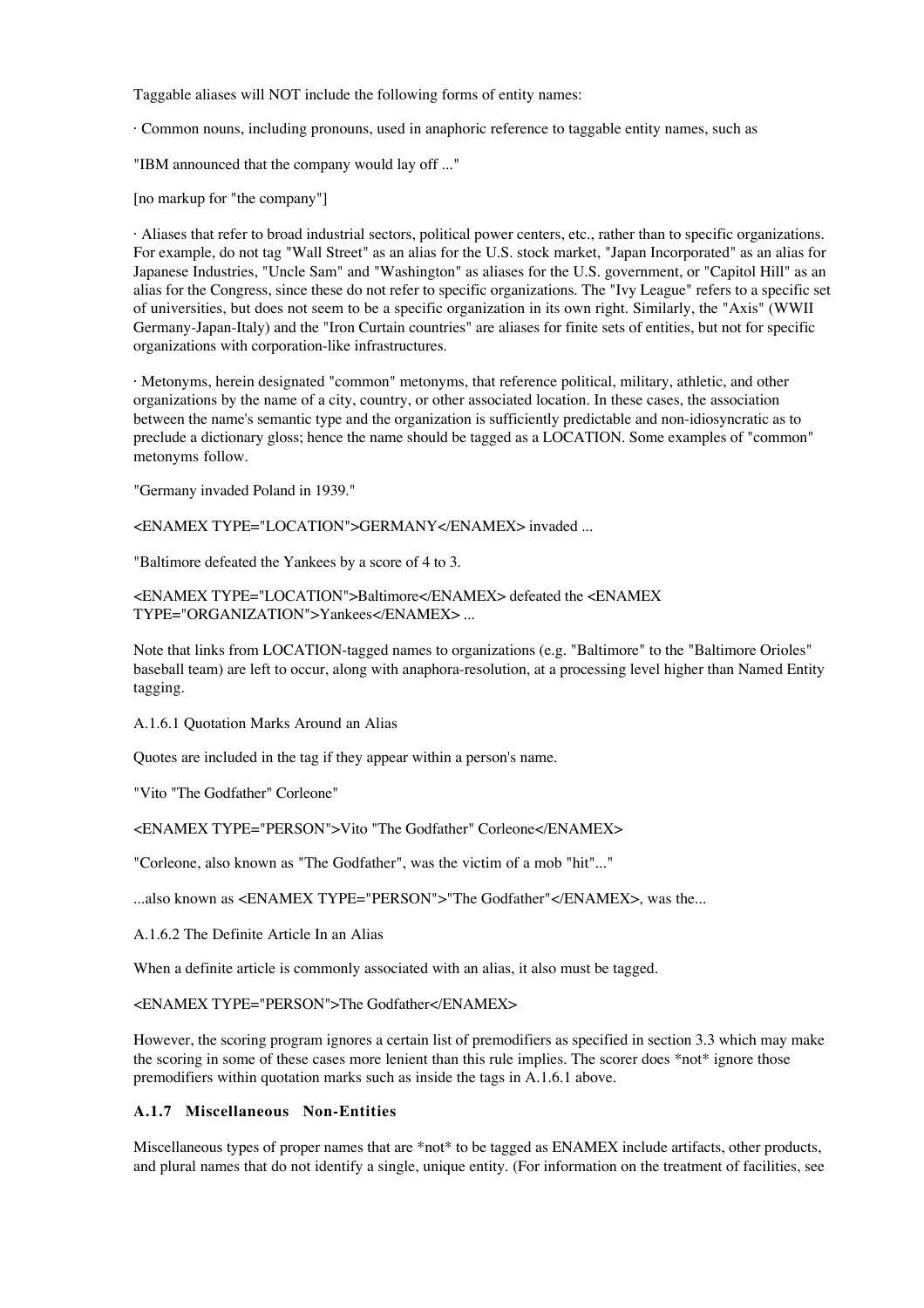section A.2, below.)

"Wall Street Journal"

[no markup]

"the Campbell Soups of the world"

[no markup]

"Dow Jones Industrial Average"

Dow Jones Industrial Average

[no markup, not even for "Dow Jones"]

Note that just as in A.1.1, entity names used as modifiers in complex NPs that are not to be marked as entities are to be tagged when it is clear to the annotator from context or the annotator's knowledge of the world that the name is that of an organization, person, or location. More specifically, cases where the manufacturer and the product are named, the manufacturer will be tagged. The product will not be tagged.

"Ford Taurus"

#### <ENAMEX TYPE="ORGANIZATION">Ford</ENAMEX> Taurus

## **A.2 Guidelines That Pertain Only to ORGANIZATION**

## **A.2.1 Corporate Designators**

Corporate designators such as "Co." are considered part of an organization name.

"Bridgestone Sports Co."

## <ENAMEX TYPE="ORGANIZATION">Bridgestone Sports Co.</ENAMEX>

However, the scorer ignores corporate designators as listed in the configuration file, so the scoring is lenient in this respect. It is possible that at a later date only partial credit will be given if the existing corporate designator is not included in the markup.

# **A.2.2 Miscellaneous ORG-type Entity-Expressions**

Miscellaneous types of proper names that are to be tagged as ORGANIZATION include stock exchanges, multinational organizations, political parties, orchestras, unions, non-generic governmental entity names such as "Congress" or "Chamber of Deputies", sports teams and armies (unless designated only by country names, which are tagged as LOCATION),

## "NASDAQ"

# <ENAMEX TYPE="ORGANIZATION">NASDAQ</ENAMEX>

[a stock exchange]

"European Community"

<ENAMEX TYPE="ORGANIZATION">European Community</ENAMEX>

"GOP presidential hopeful"

<ENAMEX TYPE="ORGANIZATION">GOP</ENAMEX> presidential hopeful

"Machinists union"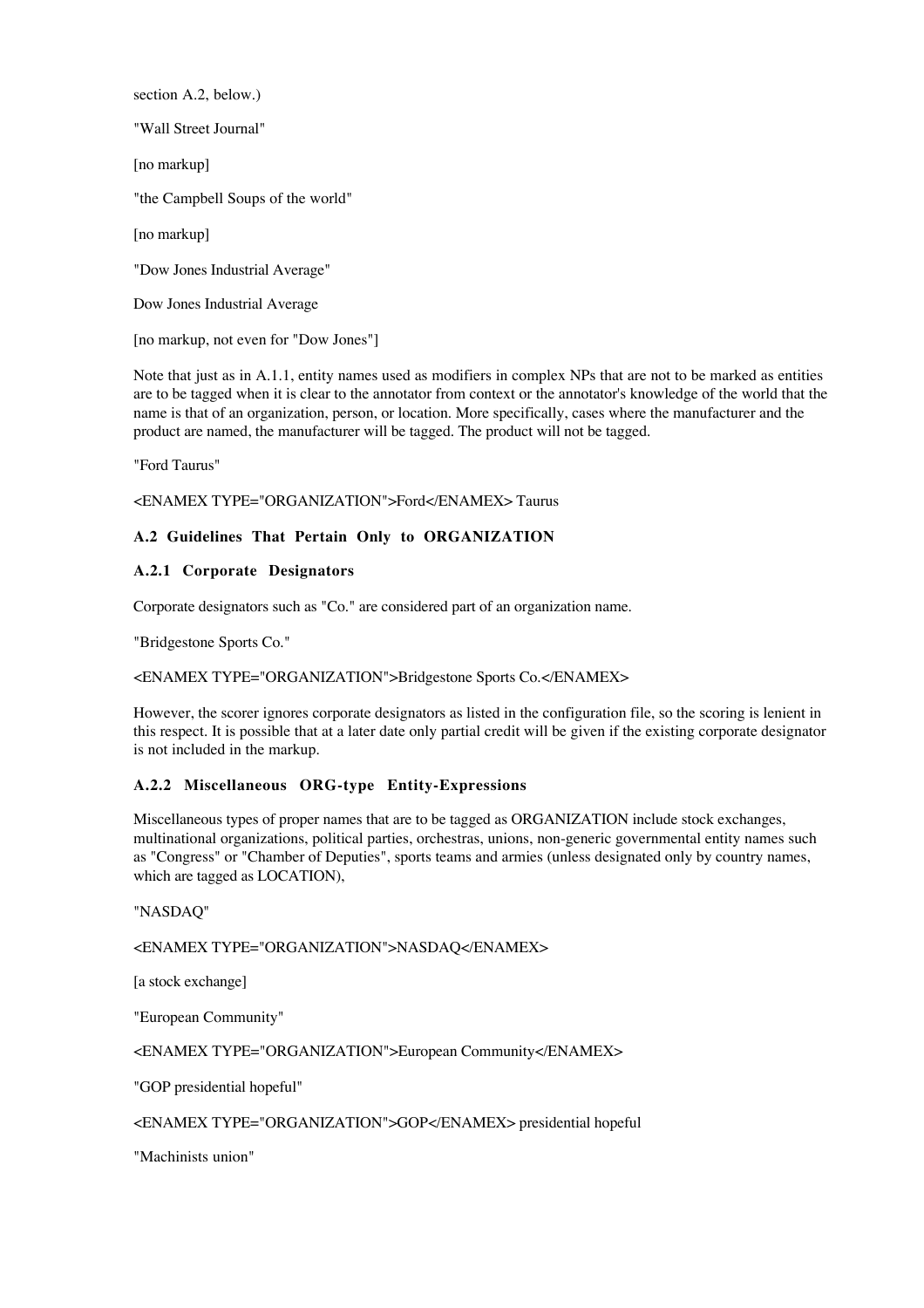# <ENAMEX TYPE="ORGANIZATION">Machinists</ENAMEX> union

"the mayor who built Candlestick Park for the Giants"

the mayor who built Candlestick Park for the <ENAMEX TYPE="ORGANIZATION">Giants</ENAMEX>

[a sports team]

"In hockey action, Russia defeated France by a score of 7 to 3."

...<ENAMEX TYPE="LOCATION">Russia</ENAMEX> defeated <ENAMEX TYPE="LOCATION">France</ENAMEX> ...

A.2.2.1 Articles Appearing with ORGANIZATION-type expressions

Articles appearing with ORGANIZATION-type entity expressions generally do not need to be tagged.

"the University of Chicago"

the <ENAMEX TYPE="ORGANIZATION">University of Chicago</ENAMEX>

The scorer does ignore a list of premodifiers that it is given in its configuration file because some of these articles can be included unconsciously during human markup and systems should not be penalized. The answer keys are not consistent with respect to including or excluding articles and the examples in this document reflect the inconsistency of humans. However, the scoring ignores these premodifiers.

A.2.2.2 Generic ORGANIZATION-like Non-entities

Generic entity names such as "the police" and "the government," are not to be tagged.

#### **A.2.3 ORG-type Entity-Expressions Easily Confused With Non-Entities**

Miscellaneous types of proper names referring to facilities (e.g., churches, embassies, factories, hospitals, hotels, museums, universities) will be tagged as ORGANIZATION.

"Finger Lakes Area Hospital Corp."

<ENAMEX TYPE="ORGANIZATION">Finger Lakes Area Hospital Corp.</ENAMEX>

"Four Seasons Hotels"

<ENAMEX TYPE="ORGANIZATION">Four Seasons Hotels</ENAMEX>

"Unification Church"

<ENAMEX TYPE="ORGANIZATION">Unification Church</ENAMEX>

"the White House"

the <ENAMEX TYPE="ORGANIZATION">White House</ENAMEX>

"Trinity Lutheran Church"

<ENAMEX TYPE="ORGANIZATION">Trinity Lutheran Church</ENAMEX>

"General Hospital"

<ENAMEX TYPE="ORGANIZATION">General Hospital</ENAMEX>

"The Empire State Building"

[no markup - this is a structure that houses many organizations]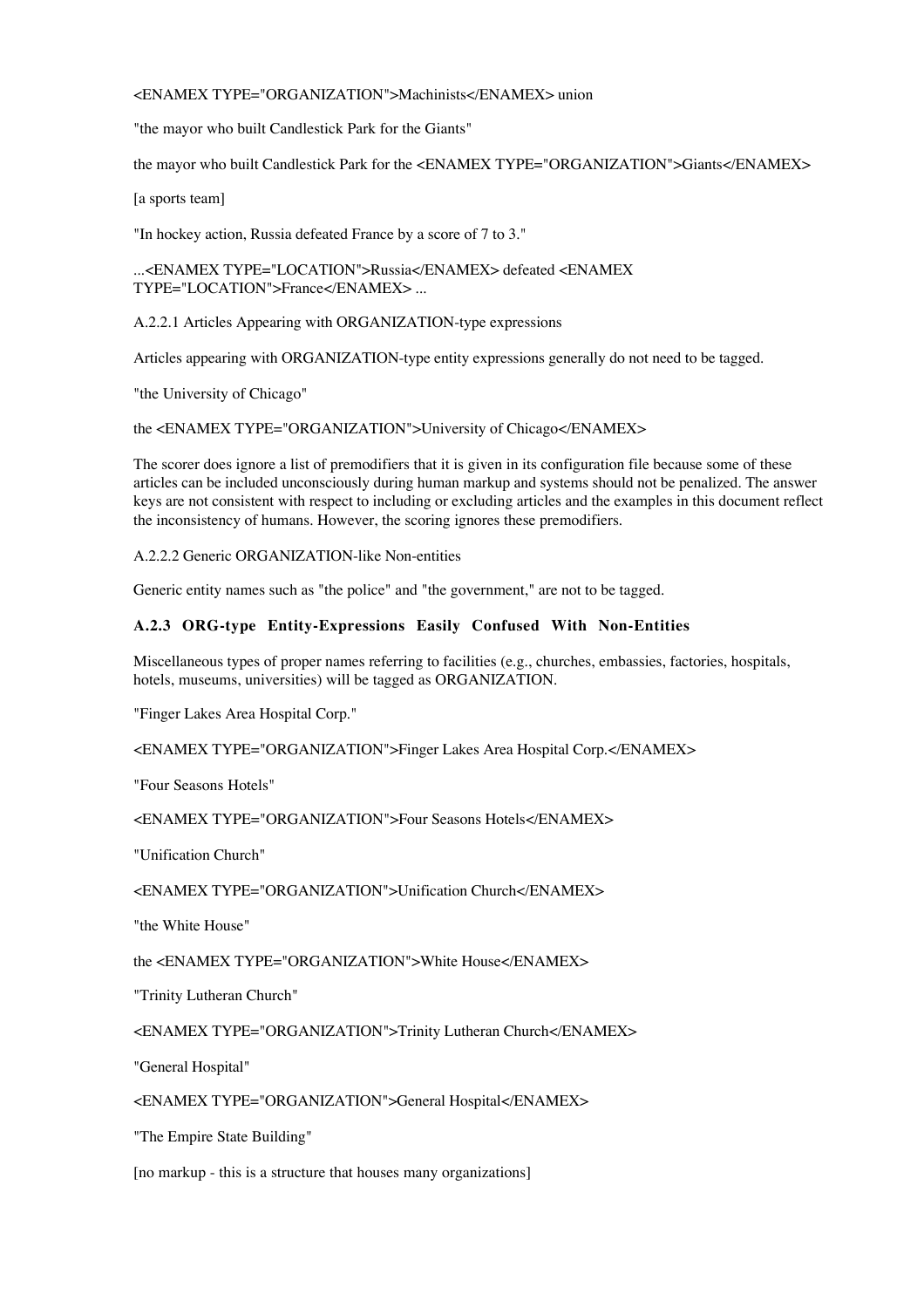## **A.2.4 Event-Type Non-Entities**

Do not tag event names, even if they refer to events that occur on a regular basis and are associated with institutional structures. However, the institutional structures themselves - steering committees, etc. - should be tagged.

"the Pan-American Games"

[no mark-up]

"the U.S. Olympic Committee"

<ENAMEX TYPE="ORGANIZATION">U.S. Olympic Committee</ENAMEX>

A location name that is part of an event name should be tagged if the location name is not rendered in an adjectival form (as in "Pan-American", above).

"China Film Festival"

<ENAMEX TYPE="LOCATION">China</ENAMEX> Film Festival

Also note that certain designators such as "congress" or "conference" ("Congress of Deputies", "91st Congress", etc.) may refer to events, to organizations, or ambiguously to either one, depending on the context (compare "member of the 91st Congress" and "commencement of the 91st Congress".)

## **A.3 Guidelines That Pertain Only to PERSON**

## **A.3.1 Titles vs. Generational Designators**

Titles such as "Mr." and role names such as "President" are \*not\* considered part of a person name. However, appositives such as "Jr.", "Sr.", and "III" \*are\* considered part of a person name.

"Mr. Harry Schearer"

Mr. <ENAMEX TYPE="PERSON">Harry Schearer</ENAMEX>

"Secretary Robert Mosbacher"

Secretary <ENAMEX TYPE="PERSON">Robert Mosbacher</ENAMEX>

"John Doe, Jr."

<ENAMEX TYPE="PERSON">John Doe, Jr.</ENAMEX>

# **A.3.2 Family Entity-Expressions**

Family names are to be tagged.

"the Kennedy family"

the <ENAMEX TYPE="PERSON">Kennedy</ENAMEX> family

"the Kennedys"

the <ENAMEX TYPE="PERSON">Kennedys</ENAMEX>

[alternate form of identification of the Kennedy family entity

## **A.3.3 Miscellaneous Personal Non-Entities**

Miscellaneous types of proper names that are not to be tagged as PERSON include political groups, laws named after people, diseases/prizes named after people, and saints (because removal of a saint's title leaves a non-unique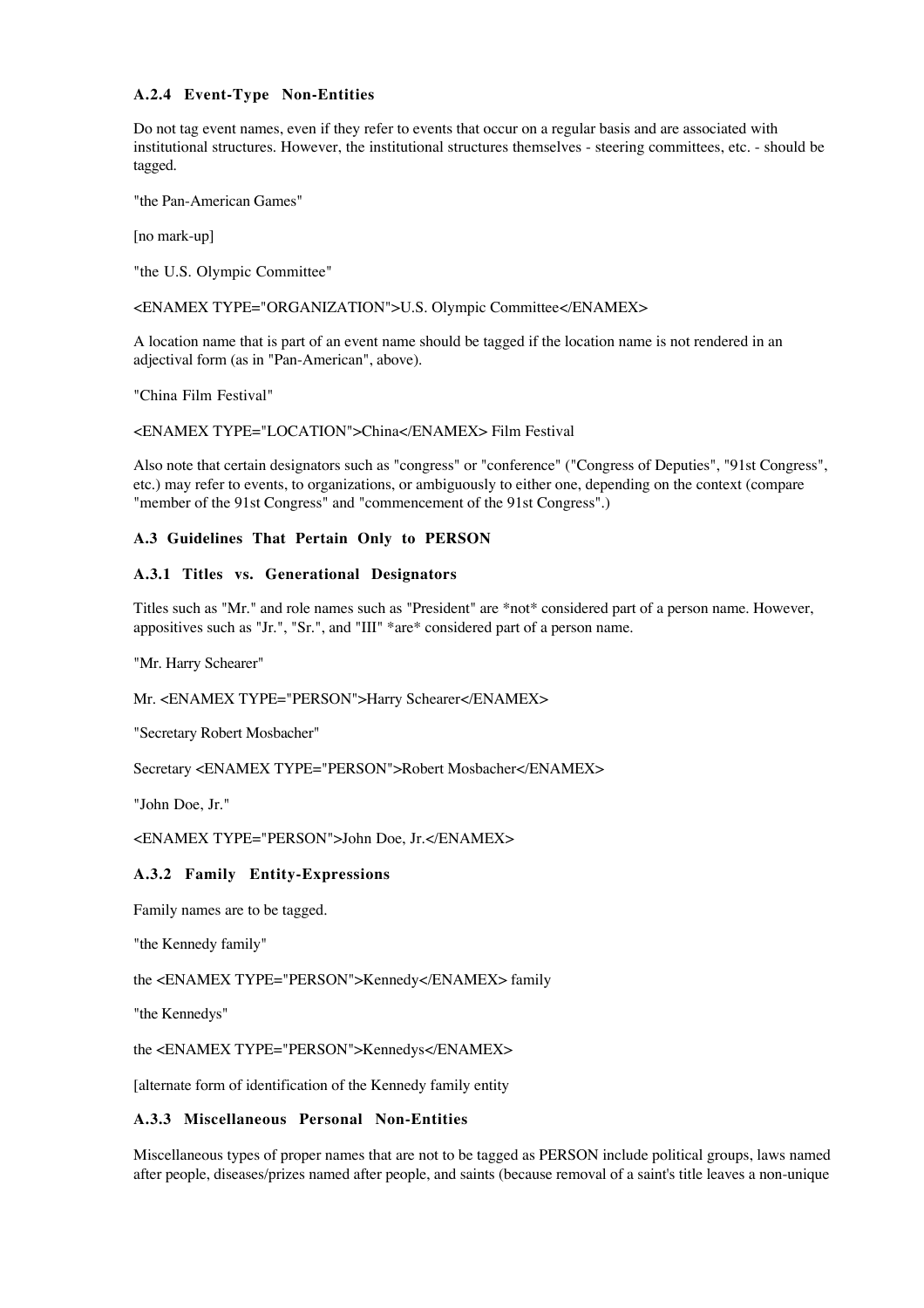name).

"The Republicans held a rally." [no markup] "the Gramm-Rudman amendment" [no markup] "Alzheimer's" [no markup] "the Nobel prize" [no markup] "St. Michael" [no markup]

# **A.4 Guidelines That Pertain Only to LOCATION**

Examples of place-related strings that are tagged as LOCATION include named heavenly bodies, continents, countries, provinces, counties, cities, regions, districts, towns, villages, neighborhoods, airports, highways, street names, street addresses, oceans, seas, straits, bays, channels, sounds, rivers, islands, lakes, national parks, mountains, fictional or mythical locations, and monumental structures, such as the Eiffel Tower and Washington Monument, that were built primarily as monuments.

"flew to Plymouth Airport"

flew to <ENAMEX TYPE="LOCATION">Plymouth Airport</ENAMEX>

"created a backup at O'Hare International Airport"

created a backup at <ENAMEX TYPE="LOCATION">O'Hare International Airport</ ENAMEX>

If the name of the airport refers to the organization or business of the airport and not its location or facilities, then it is still marked as a LOCATION..

<ENAMEX TYPE="ORGANIZATION">Massport</ENAMEX>, which owns and operates <ENAMEX TYPE="LOCATION">Logan</ENAMEX>, defended the attempts ...

## **A.4.1 Embedded Locative Entity-Strings and Conjoined Locative Entity-Expressions**

The phrase "of <place-name>" following an organization name may or may not be part of the organization name proper. The annotation in the answer key will follow these guidelines: (1) If there is a corporate designator, it marks the end of the organization name; (2) if there is no corporate designator, the "of <place-name>" is part of the organization name.

"Hyundai of Korea, Inc."

<ENAMEX TYPE="ORGANIZATION">Hyundai of Korea, Inc.</ENAMEX>

"Hyundai, Inc. of Korea"

<ENAMEX TYPE="ORGANIZATION">Hyundai, Inc.</ENAMEX> of <ENAMEX TYPE="LOCATION">Korea</ENAMEX>

"McDonald's of Japan"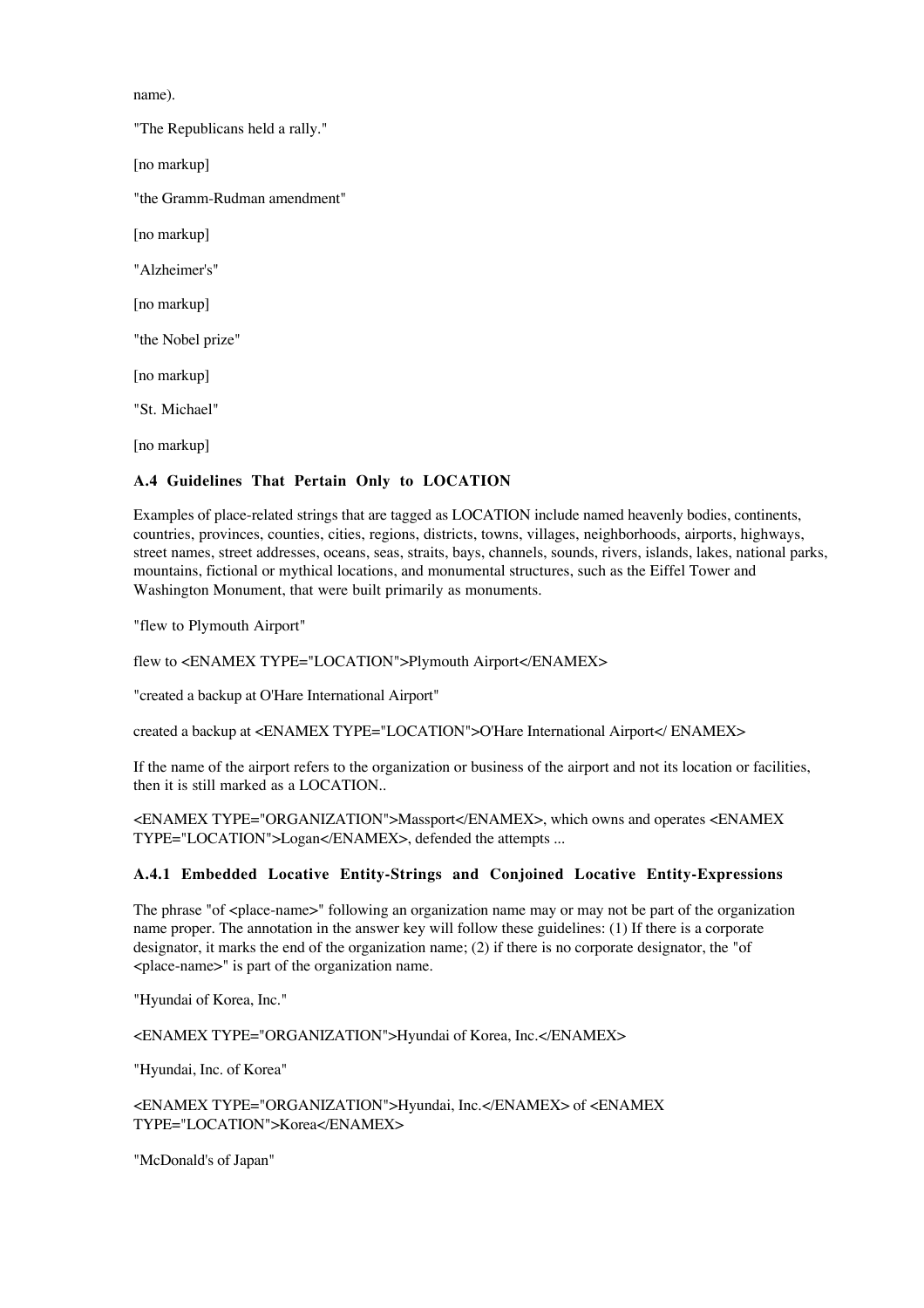#### <ENAMEX TYPE="ORGANIZATION">McDonald's of Japan</ENAMEX>

"University of California in Los Angeles"

<ENAMEX TYPE="ORGANIZATION">University of California</ENAMEX> in <ENAMEX TYPE="LOCATION">Los Angeles</ENAMEX>

[where the first tagged string functions as organization rather than facility (see A.2, above, re facilities) -- note also that the locative phrase "in Los Angeles" is not included inside the organization tag]

## **A.4.2 Locative Entity-Expressions Tagged in Succession**

Compound expressions in which place names are separated by a comma are to be tagged as separate instances of LOCATION.

"Kaohsiung, Taiwan"

<ENAMEX TYPE="LOCATION">Kaohsiung</ENAMEX>, <ENAMEX TYPE="LOCATION">Taiwan</ENAMEX>

"Washington, D.C."

<ENAMEX TYPE="LOCATION">Washington</ENAMEX>, <ENAMEX TYPE="LOCATION"> D.C.</ENAMEX>

# **A.4.3 Miscellaneous Locative Non-Entities**

Location-related strings that are not to be tagged as LOCATION include the adjectival forms of location names.

"American exporters"

[no markup]

#### **A.4.4 Locative Designators and Specifiers**

Designators that are integrally associated with a place name are to be tagged as part of the name. For example, include in the tagged string the word "River" in the name of a river, "Mountain" in the name of a mountain, "City" in the name of a city, etc., if such words are contained in the string.

"Mississippi River"

```
<ENAMEX TYPE="LOCATION">Mississippi River</ENAMEX>
```
(not: <ENAMEX TYPE="LOCATION">Mississippi</ENAMEX> River)

Determiners also are tagged if they are part of the place name.

"The Hague"

<ENAMEX TYPE="LOCATION">The Hague</ENAMEX>

However, the scoring program ignores a certain list of premodifiers as specified in section 3.3 which may make the scoring in some of these cases more lenient than this rule implies.

A.4.4.1 Locative Non-Entities: The Postposed Partitive Specifier

Do not include in the tagged string common noun phrases functioning as partitive-type locative specifiers directly after LOCATION names, such as:

"Mississippi River west bank" (west bank of the Mississippi River)

<ENAMEX TYPE="LOCATION">Mississippi River</ENAMEX> west bank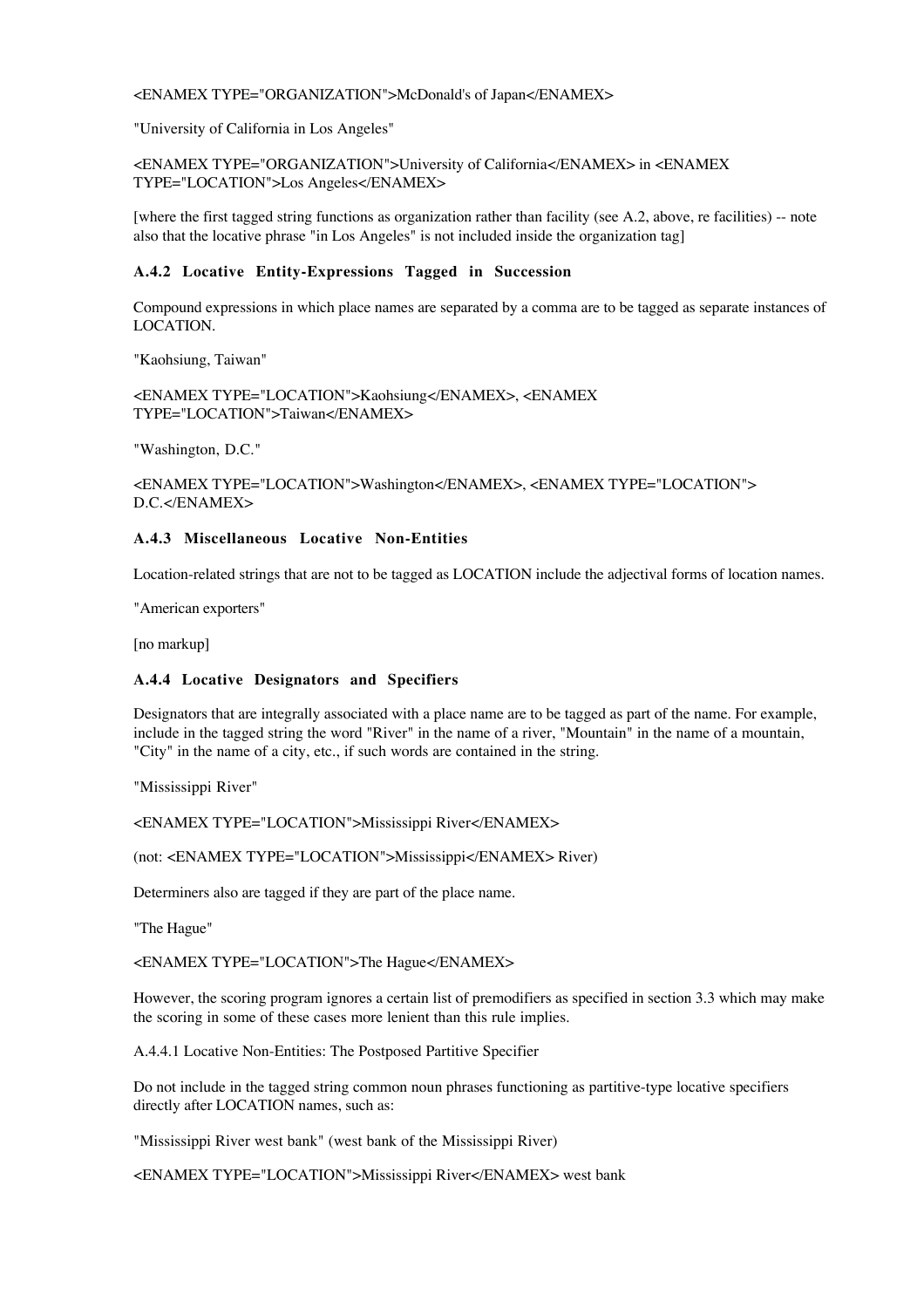#### A.4.4.2 Exceptional Locative Specifiers Used as Entity Expressions

Note that, due to the political significance of the Jordan River's west bank, the term "West Bank" may, in the context of discussions about the Middle East, assume the status of a named entity expression. A similar example is the term "Left Bank" (of the Seine River) as a name for an area of Paris. Use context and world knowledge to determine whether such a term is being used as a specifying non-entity following a place name, or as an entity expression (a proper noun) representing a particular LOCATION.

## **A.4.5 Transnational and Subnational Region Names**

## A.4.5.1 Transnational Locative Entity Expressions

Tag names of continents ("Africa"), multi-country sub-continental regions ("Eastern Europe", "Sub-Saharan Africa"), and multi-country trans-continental regions ("the Middle East", "the Pacific Rim").

## A.4.5.2 Subnational Region Names

Do not tag names of sub-national regions when referenced only by compass-point modifiers. Do not tag "the South" or the "mid-West", analogies to "the Middle East" notwithstanding, because, unlike the latter term, their referential value varies from country to country. For example,

"the Southwest region"

[no markup]

Do tag names of sub-national regions when they are associated with specific regions, if they are identifiable even when the name is disassociated from context. Examples include "the Ruhr", "the Auvergne", and "Amazonia". Note that these names generally straddle, or lie within, geo-political jurisdictions such as states or provinces.

# **A.4.6 Time and Space Modifiers of Locative Entity Expressions**

Historic-time modifiers ("former", "present-day") and directional modifiers ("north", "south", "east", "west", "upper", "lower", and combinations thereof) are taggable only when they are intrinsic parts of a location's official name, as in "Upper Volta" or "North Dakota."

Do not include them in tagged expressions when used as ad hoc modifiers that are readily separable from the name.

"former Soviet Union"

former <ENAMEX TYPE="LOCATION">Soviet Union</ENAMEX>

"Gaul (present-day France)"

<ENAMEX TYPE="LOCATION">Gaul</ENAMEX> (present-day <ENAMEX TYPE="LOCATION">France</ENAMEX>

"lower Manhattan"

lower <ENAMEX TYPE="LOCATION">Manhattan</ENAMEX>

Contrast "Premier of the former Soviet Union" and "formerly Premier of the Soviet Union"; "east Baltimore" and "eastern section of Baltimore"; and "Upper Volta" and "upper section of Volta" to see the separability of these modifiers.

# **APPENDIX B. TIMEX: SPECIFIC GUIDELINES**

# **B.1 Introduction**

Both "absolute" time expressions and certain "relative" time expressions, as specified below (B.1.2), are to be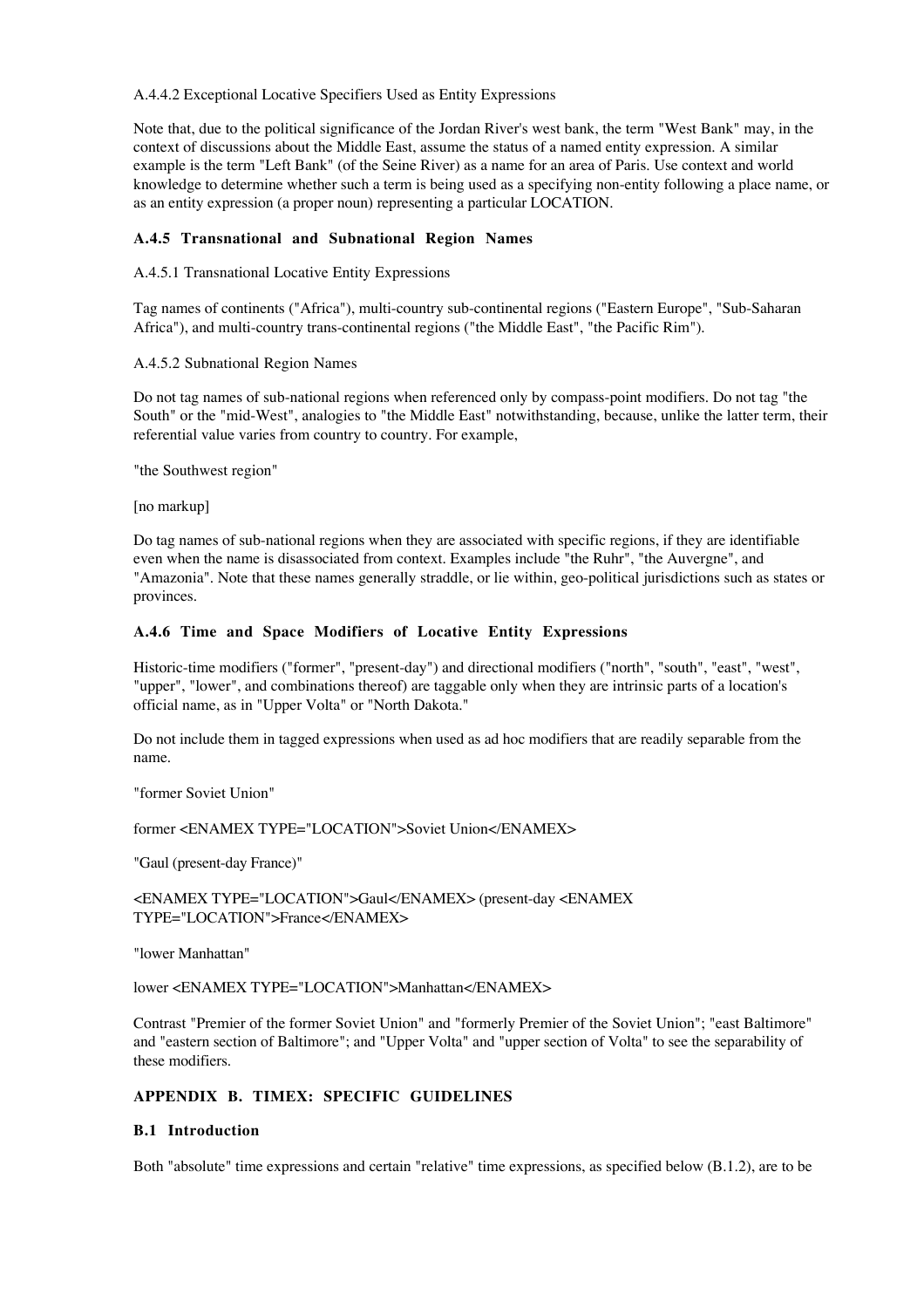tagged in MUC-7. Note that the tag itself does not differentiate between "absolute" and "relative" types, i.e., all time expressions are labeled with the same type of tag. The salient features of the time expressions that are marked is that whether absolute or relative, they can be anchored on a timeline; unanchored durations, for example, are not marked.

The TIME sub-type is defined as a temporal unit shorter than a full day, such as second, minute, or hour. The DATE sub-type is a temporal unit of a full day or longer. Both DATE and TIME expressions may be either absolute or relative. Both absolute and relative times are tagged as TIME and absolute and relative dates are tagged as DATE.

## **B.1.1 Absolute Temporal Expressions - Time & Date**

To be considered an absolute time expression, the expression must indicate a specific segment of time, as follows:

TIME-tagged expressions

· An expression of minutes must indicate a particular minute and hour, such as "20 minutes after 10" (not "a few minutes after the hour," "20 minutes after the hour").

· An expression of hours must indicate a particular hour, such as "midnight," "twelve o'clock noon," "noon" (not "mid-day," "morning").

DATE-tagged expressions

· An expression of days must indicate a particular day, such as "Monday," "10th of October" (not "first day of the month").

· An expression of seasons must indicate a particular season, such as "autumn" (not "next season").

· An expression of financial quarters or halves of the year must indicate which quarter or half, such as "fourth quarter," "first half." Note that there are no proper names, per se, representing these time periods. Nonetheless, these types of time expressions are important in the business domain and are therefore to be tagged.

· An expression of years must indicate a particular year, such as "1995" (not "the current year").

· An expression of decades must indicate a particular decade, such as "1980s" (not "the last 10 years").

· An expression of centuries must indicate a particular century, such as "the 20th century" (not "this century").

Temporal expressions are to be tagged as a single item. Contiguous subparts (month/day/year) are not to be separately tagged unless they are taggable expressions of two distinct TIMEX sub-types (date followed by time or time followed by date).

"twelve o'clock noon"

<TIMEX TYPE="TIME">twelve o'clock noon</TIMEX>

"5 p.m. EST"

<TIMEX TYPE="TIME">5 p.m. EST</TIMEX>

"January 1990"

<TIMEX TYPE="DATE">January 1990</TIMEX>

"fiscal 1989"

<TIMEX TYPE="DATE">fiscal 1989</TIMEX>

"the autumn report"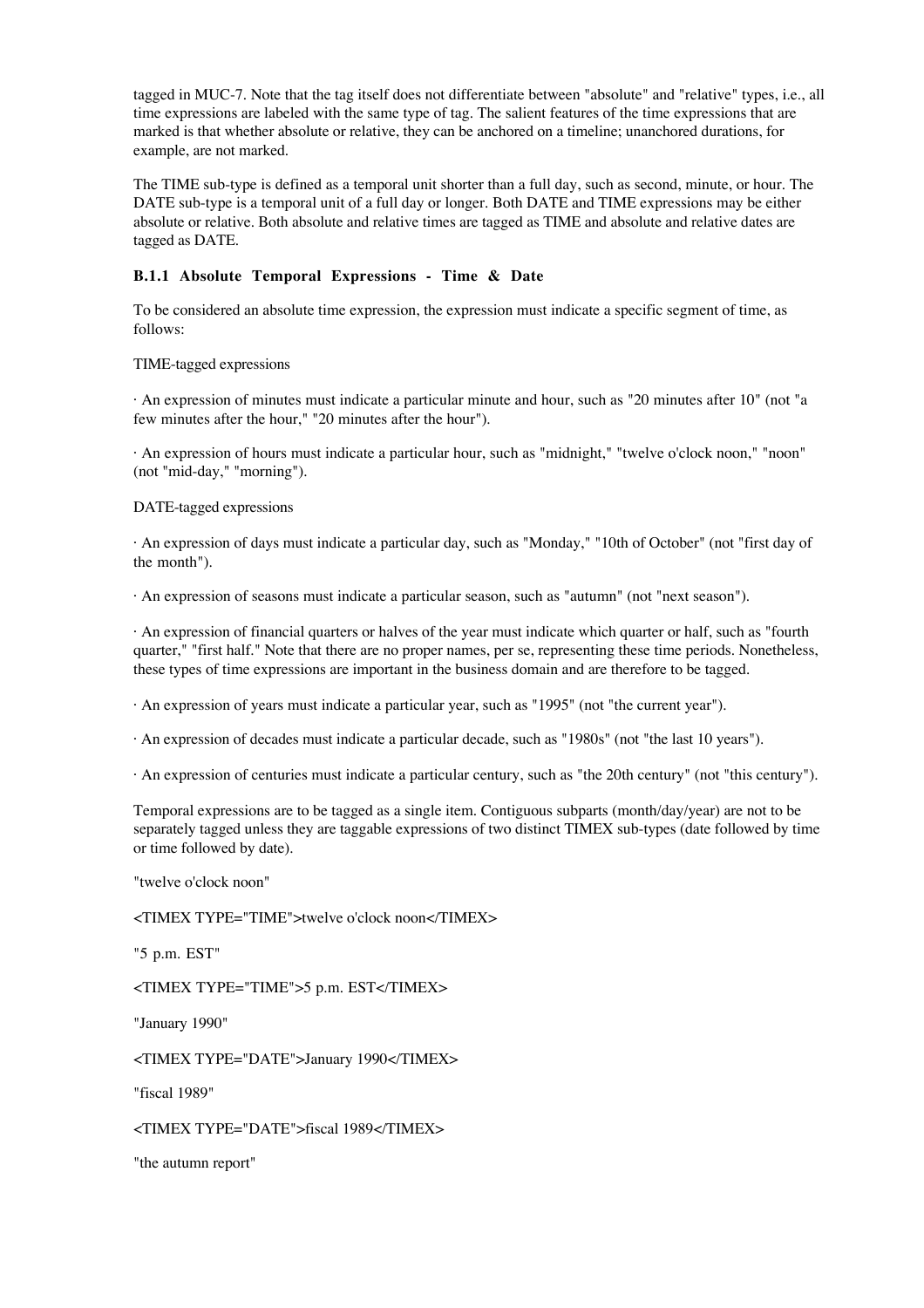```
the <TIMEX TYPE="DATE">autumn</TIMEX> report
```
"an Indian summer of the soul"

<TIMEX TYPE="DATE" ALT="summer">an Indian summer</TIMEX> of the soul

"third quarter of 1991"

<TIMEX TYPE="DATE">third quarter of 1991</TIMEX>

"the fourth quarter ended Sept. 30"

<TIMEX TYPE="DATE">the fourth quarter ended Sept. 30</TIMEX>

"the three months ended Sept. 30" [as paraphrase of "the fourth quarter ended Sept. 30"]

<TIMEX TYPE="DATE">the three months ended Sept. 30</TIMEX>

"the first half of fiscal 1990"

<TIMEX TYPE="DATE">the first half of fiscal 1990</TIMEX>

"first-half profit"

<TIMEX TYPE="DATE">first-half</TIMEX> profit

"fiscal 1989's fourth quarter"

<TIMEX TYPE="DATE">fiscal 1989's fourth quarter</TIMEX>

"4th period" [of a year]

<TIMEX TYPE="DATE">4th period</TIMEX>

"1975 World Series"

<TIMEX TYPE="DATE">1975</TIMEX> World Series

"February 12, 8 A.M."

<TIMEX TYPE="DATE">February 12</TIMEX>,<TIMEX TYPE="TIME">8 A.M.</TIMEX>

"by 9 o'clock Monday"

by <TIMEX TYPE="TIME">9 o'clock</TIMEX><TIMEX TYPE="DATE">Monday</TIMEX>

Determiners that introduce the expressions are not to be tagged. Words or phrases modifying the expressions (such as "around" or "about") also will not be tagged. Only the actual temporal expression itself is to be tagged.

"around the 4th of May"

around the <TIMEX TYPE="DATE">4th of May</TIMEX>

"shortly after the 4th of May"

shortly after the <TIMEX TYPE="DATE">4th of May</TIMEX>

# **B.1.2 Relative Temporal-Expressions**

A relative temporal expression (RTE) indicates a date relative to the date of the document ("yesterday", "today", etc.), or a portion of a temporal unit relative to the given temporal unit ("morning" as the initial part of a specified day). Taggable RTE's include compound temporal expressions containing a deictic marker followed by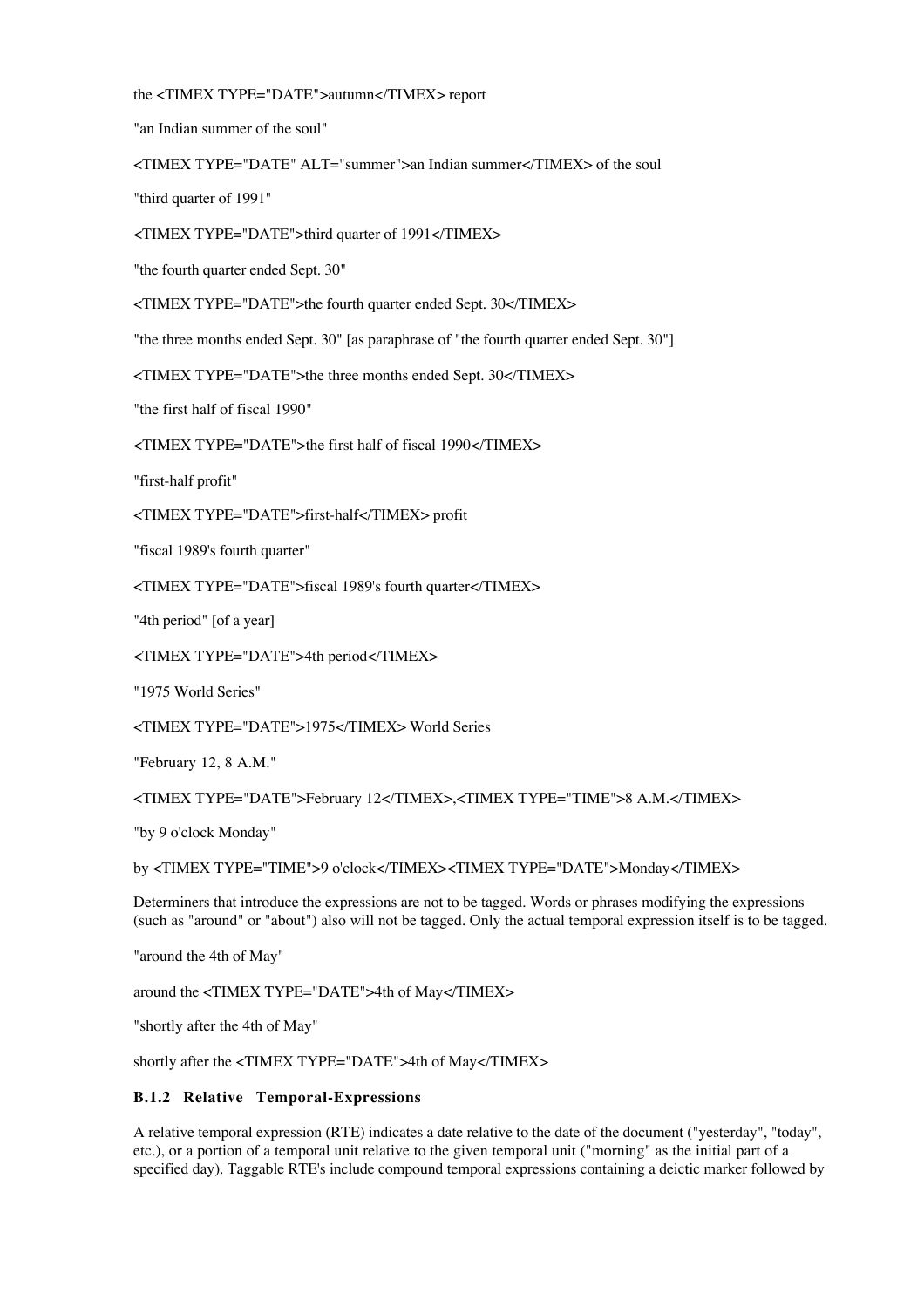a time unit, such as "last month" or "next year". If a numeral is included in RTE's of this type, it falls within the scope of the taggable temporal expression ("last two months"). Note that sometimes the deictic marker is postposed, as in "10 years ago" and "four months later". Note also that some RTE's lexicalize deictic markers and time units into a single word, such as "yesterday", which by itself constitutes a taggable expression, and that some RTE's can contain more than one deictic marker, such as "early this year" and "earlier this month." In addition, note that some of the expressions specifically defined as not being absolute temporal expressions are considered markable as relative temporal expressions.

Compound ("marker-plus-unit") temporal expressions, and their lexicalized equivalents, should be tagged as single items. However, if a lexicalized "marker-plus-unit" modifies a contiguous time unit of a different sub-type, they should be tagged as two items. Contrast the following two example markups:

<TIMEX TYPE="TIME">last night</TIMEX>

<TIMEX TYPE="DATE">yesterday</TIMEX> <TIMEX TYPE="TIME">evening</TIMEX>

Sometimes, however, the phrasing is such that the modification and types are non-contiguously arranged as in "8:40 Wednesday night" but marking three items of type TIME-DATE-TIME does not represent the modification accurately. In such cases, mark the entire phrase as a single temporal expression as shown in the following:

"4:15 p.m. Tuesday local time"

<TIMEX TYPE="TIME">4:15 p.m. Tuesday local time</TIMEX>

"early Friday evening"

<TIMEX TYPE="TIME">early Friday evening</TIMEX>

#### **B.1.3 Miscellaneous Temporal Non-Entities**

Indefinite or vague date expressions with non-specific starting or stopping dates will not be tagged. Non-taggable expressions include:

B.1.3.1 Vague Time Adverbials

"now", "recently", etc.

[no markup]

B.1.3.2 Indefinite Duration-of-Time Phrases

"for the past few years"

[no markup]

B.1.3.3 Time-Relative-to-Event Phrases

"since the beginning of arms control negotiations"

[no markup]

"The morning after the July 17 disaster"

The <TIMEX TYPE="TIME">morning after the <TIMEX TYPE="DATE">July 17</TIMEX> disaster</TIMEX>

## **B.2 Scope of Temporal Expressions**

Absolute time expressions combining numerals and time-unit designators ("A.M., "P.M.", "EST", etc.), or other subparts associated with a single TIMEX sub-type, are to be tagged as a single item. That is, the subparts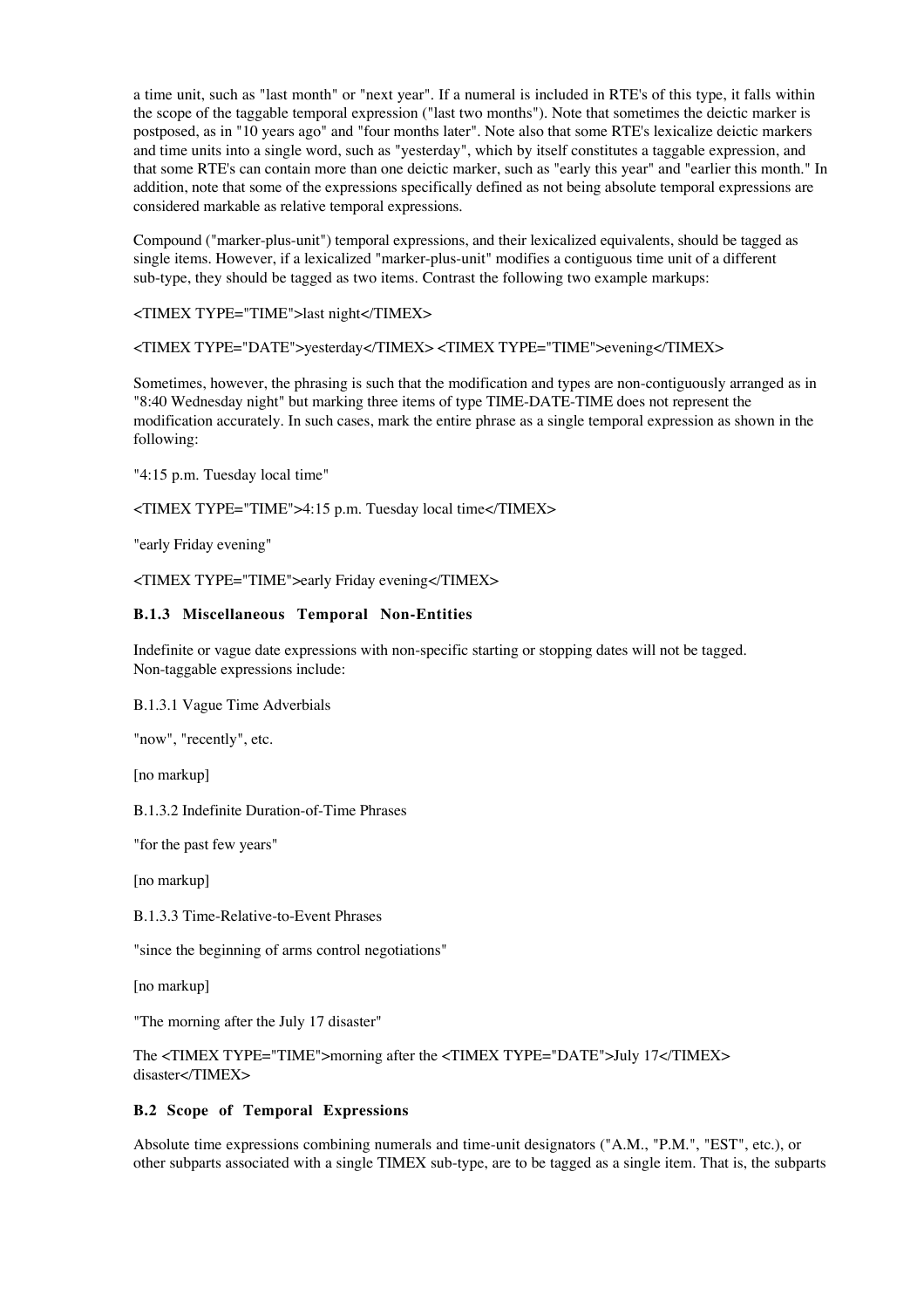(such as numbers and time-units) are not to be tagged separately, even in the case of possessive or partitive constructions.

"twelve o'clock noon"

<TIMEX TYPE="TIME">twelve o'clock noon</TIMEX>

"5 p.m. EST"

<TIMEX TYPE="TIME">5 p.m. EST</TIMEX>

"the first half of fiscal 1990"

the <TIMEX TYPE="DATE">first half of fiscal 1990</TIMEX>

## **B.3 Temporal Expressions Containing Adjacent Absolute and Relative Strings**

When a time expression contains both relative and absolute elements, the entire expression is to be tagged. The following examples illustrate some of the ways in which elements of relative and absolute time expressions may combine to form taggable time expressions.

"July last year"

<TIMEX TYPE="DATE">July last year</TIMEX>

"the end of 1991"

the <TIMEX TYPE="DATE">end of 1991</TIMEX>

"late Tuesday"

<TIMEX TYPE="DATE">late Tuesday</TIMEX>

## **B.4 Holidays**

Special days, such as holidays, that are referenced by name, should be tagged.

"because of the observance of All Saints' Day"

because of the observance of <TIMEX TYPE="DATE"> All Saints' Day </TIMEX>

## **B.5 Locative Entity-Strings Embedded in Temporal Expressions**

Rarely, multiword strings that are to be tagged as TIMEX will contain LOCATION (ENAMEX) substrings. Include these words within the scope of the tagged expression, but do not apply an embedded LOCATION tag.

"1:30 p.m. Chicago time"

<TIMEX TYPE="TIME">1:30 p.m. Chicago time</TIMEX>

Note that the above locative entity-string ("Chicago"), plus the word "time", modifies a contiguous TIMEX expression of the "TIME" sub-type.

Sometimes, however, the phrasing is such that the modification and types are non-contiguously arranged as in "Japan time, 19 February, 8:00 A.M." but marking three items of separately does not represent the modification accurately. In such cases, mark the entire phrase as a single temporal expression as shown in the following:

"Japan time, 19 February, 8:00 A.M."

<TIMEX TYPE="TIME">Japan time, 19 February, 8:00 A.M.</TIMEX>

A locative expression should be tagged separately as LOCATION if it is not contiguous to the "TIMEX" type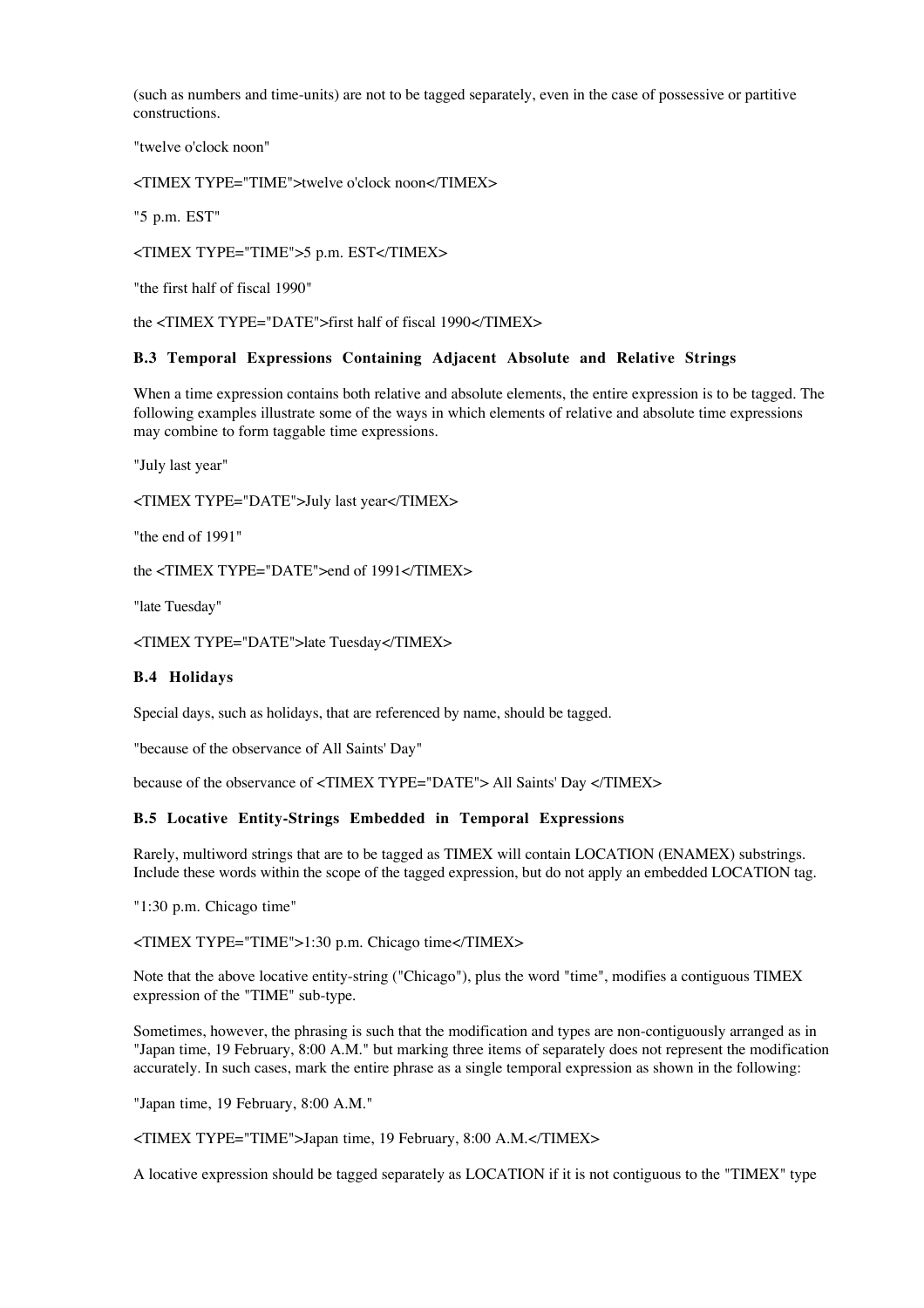expression, as in:

"In Japan, it would have occurred on 19 February, 8:00 A.M."

In <ENAMEX TYPE="LOCATION">Japan</ENAMEX>, it would have occurred on <TIMEX TYPE="DATE">19 February</TIMEX>, <TIMEX TYPE="TIME">8:00 A.M.</TIMEX>

#### **B.6 Temporal Expressions Based on Alternate Calendars**

Temporal expressions in terms of alternate calendars, such as fiscal years, the Hebrew calendar, Julian dates and "Star Date," will generally be marked up in accordance with the above guidelines for DATE.

# **APPENDIX C. NUMEX: SPECIFIC GUIDELINES**

#### **C.1 Scope of Numeric Expressions**

The entire string expressing the monetary or percentage value is to be tagged.

"20 million New Pesos"

<NUMEX TYPE="MONEY">20 million New Pesos</NUMEX>

"\$42.1 million"

<NUMEX TYPE="MONEY">\$42.1 million</NUMEX>

"million-dollar conferences"

<NUMEX TYPE="MONEY">million-dollar</NUMEX> conferences

"15 pct"

<NUMEX TYPE="PERCENT">15 pct</NUMEX>

The word "minus," or the minus sign, should be included in the tagged numeric expression if it is a negative monetary or percentage value.

"minus 15 percent"

<NUMEX TYPE="PERCENT">minus 15 percent</NUMEX>

## **C.2 Numeric Expressions Appearing in Succession**

Juxtaposed strings expressing monetary values in two different currencies are to be tagged separately.

"#26 million (\$43.6 million)"

<NUMEX TYPE="MONEY">#26 million</NUMEX> (<NUMEX TYPE="MONEY">\$43.6 million</NUMEX>)

## **C.3 Approximators and Multipliers in the Modification of Numeric Expressions**

## **C.3.1 Approximators**

Modifying words that indicate the approximate value of a number or a "relative position" to a number are generally to be excluded from the NUMEX tag if the modifier indicates only some minor imprecision in the known quantity. However, borderline cases such as the quantifier "several" may be optionally included in the tagged string.

"about 5%"

about <NUMEX TYPE="PERCENT">5%</NUMEX>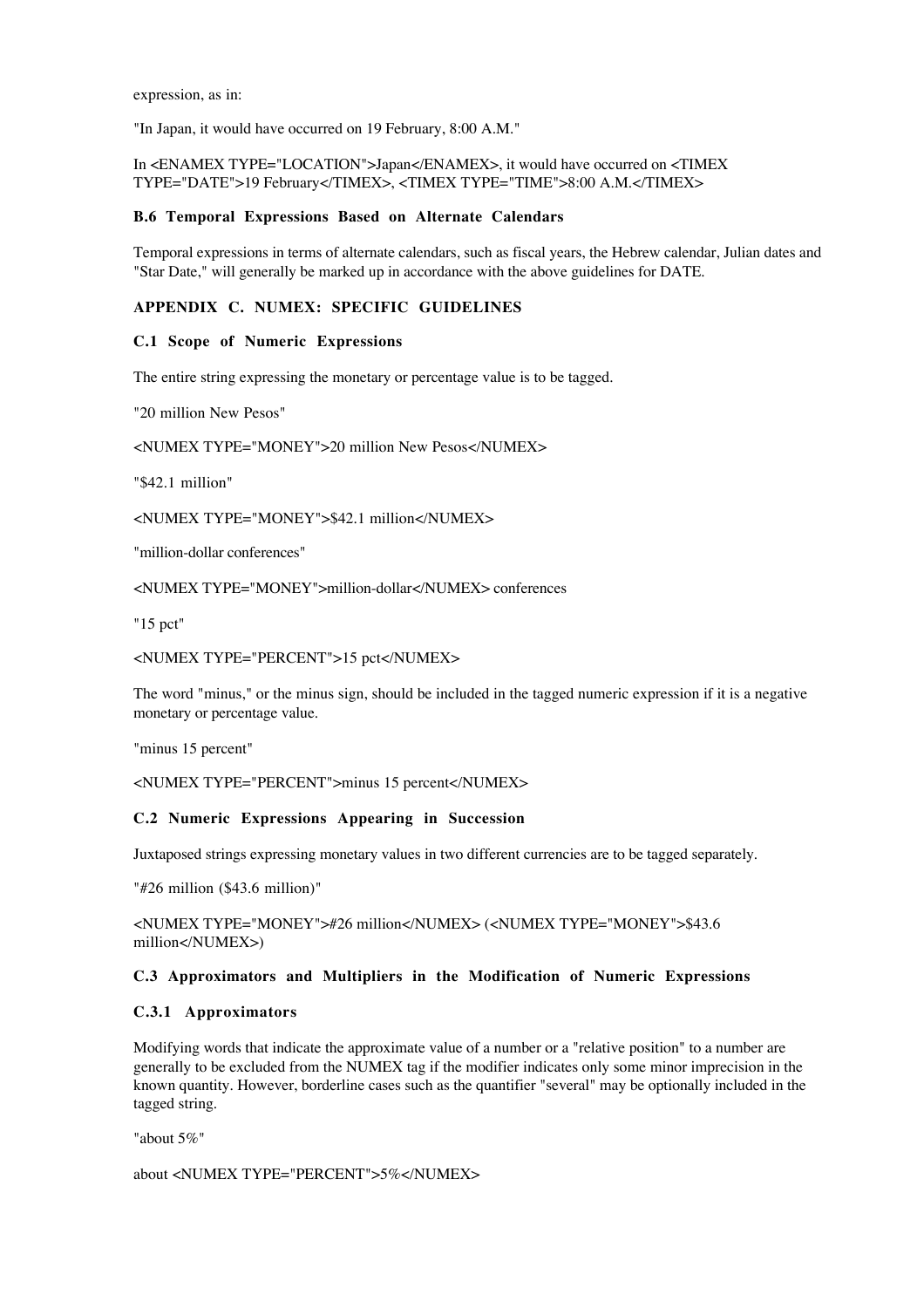"more than 55%"

more than <NUMEX TYPE="PERCENT">55%</NUMEX>

"approximately 20 million New Pesos"

approximately <NUMEX TYPE="MONEY"> 20 million New Pesos </NUMEX>

"over \$90,000"

over <NUMEX TYPE="MONEY">\$90,000</NUMEX>

#### **C.3.2 Multipliers**

Modifiers that indicate the multiplied value of a number unit should be included in the tagged string, if the modifier is a substitute for a specific digit (or the indefinite article or other quantitative determiner) within the monetary or percentage expression.

"several million New Pesos"

<NUMEX TYPE="MONEY">several million New Pesos</NUMEX>

"several million dollars"

<NUMEX TYPE="MONEY">several million dollars</NUMEX>

In this case, "several" is a substitute for some specific digit such as "3", or "4." Note that the expression remains grammatical if such a digit is substituted for the word "several", but that the expression "about 10 million New Pesos" does NOT remain grammatical if "about" is replaced by a digit. The indefinite article also can be substituted for "several," but not for "about," in the same examples.

#### **C.3.3 Indefinite or Approximate Modifiers Medially Embedded Within Numeric Expressions**

MUC/MET conventions do not allow for the tagging of discontinuous structures. If a modifier occurs in the middle of an otherwise taggable numeric expression, the entire expression should be tagged, regardless of whether the modifier seems to be semantically "approximate" or "indefinite".

"30 million plus New Pesos"

<NUMEX TYPE="MONEY">30 million plus New Pesos</NUMEX>

"30-plus million New Pesos"

<NUMEX TYPE="MONEY">30-plus million New Pesos</NUMEX>

#### **C.4 Locative Entity-Strings Embedded in Numeric Expressions**

Rarely, multi-word strings that are to be tagged as NUMEX will contain LOCATION (ENAMEX) substrings. Include these words within the scope of the tagged expression, but do not apply an embedded LOCATION tag.

"U.S. \$700 million"

<NUMEX TYPE="MONEY">U.S. \$700 million</NUMEX>

"the equivalent of less than a U.S. penny"

the equivalent of less than <NUMEX TYPE="MONEY">a U.S. penny</NUMEX>

"20 million New Taiwan Dollars"

<NUMEX TYPE="MONEY">20 million New Taiwan Dollars</NUMEX>